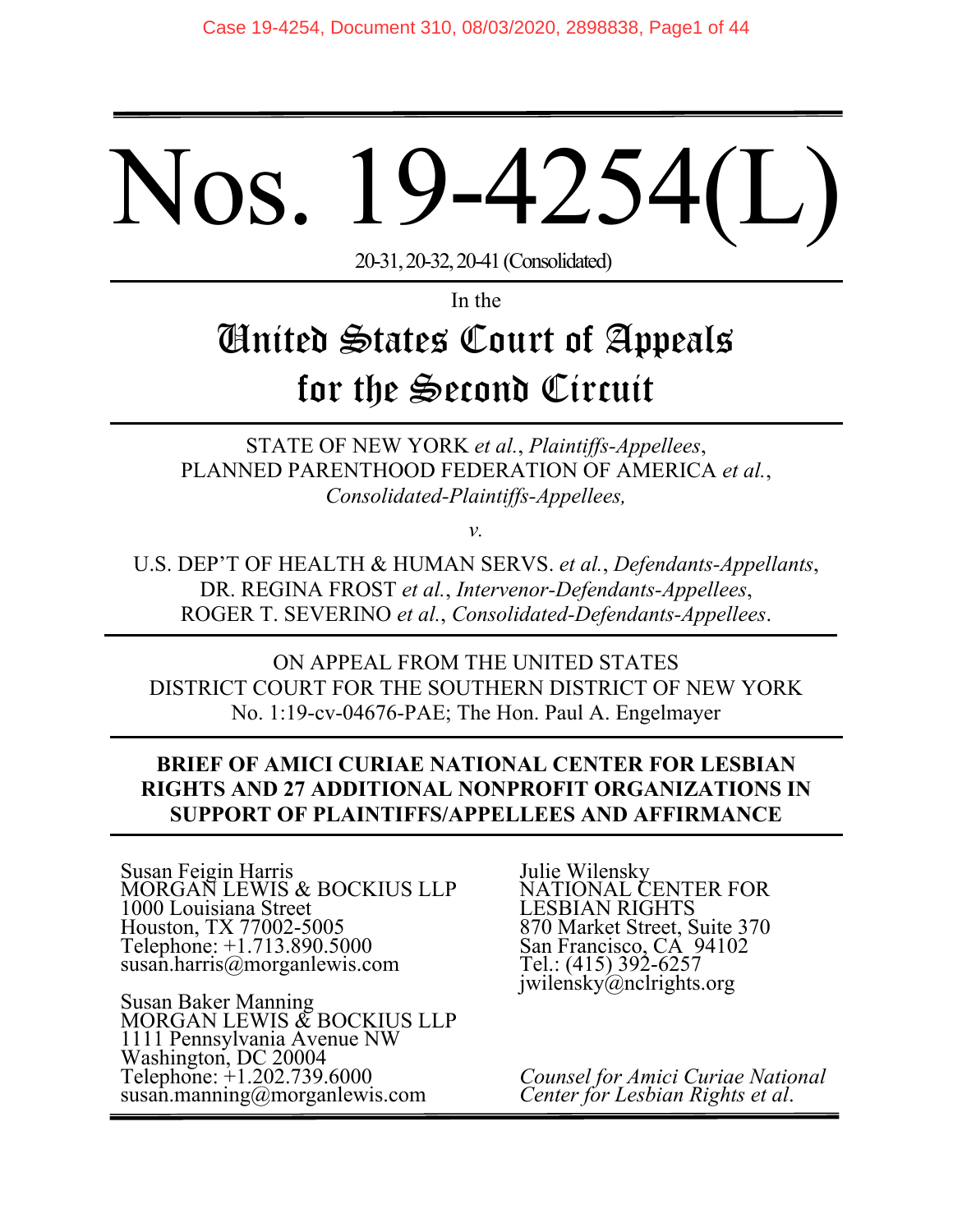#### **CORPORATE DISCLOSURE STATEMENT**

Pursuant to Federal Rule of Appellate Procedure 26.1, amici curiae National Center for Lesbian Rights, Bay Area Lawyers for Individual Freedom, Callen-Lorde Community Health Center, Center for Constitutional Rights, Empire Justice Center, Equality California, Equality Federation, Family Equality, FORGE, Inc., FreeState Justice, Inc., GLBTQ Legal Advocates & Defenders, Howard Brown Health, Human Rights Campaign, Legacy Community Health Services, Inc., Legal Voice, LGBT Bar Association of New York, Movement Advancement Project, National Center for Transgender Equality, National LGBT Cancer Network, National LGBTQ Task Force, National Trans Bar Association, One Colorado, OutFront Minnesota, QLaw, SAGE, San Francisco LGBT Center, Transgender Law Center, and Transgender Legal Defense and Education Fund, Inc. certify that amici curiae are nonprofit organizations, none of which has a parent corporation, and none of which issues public stock.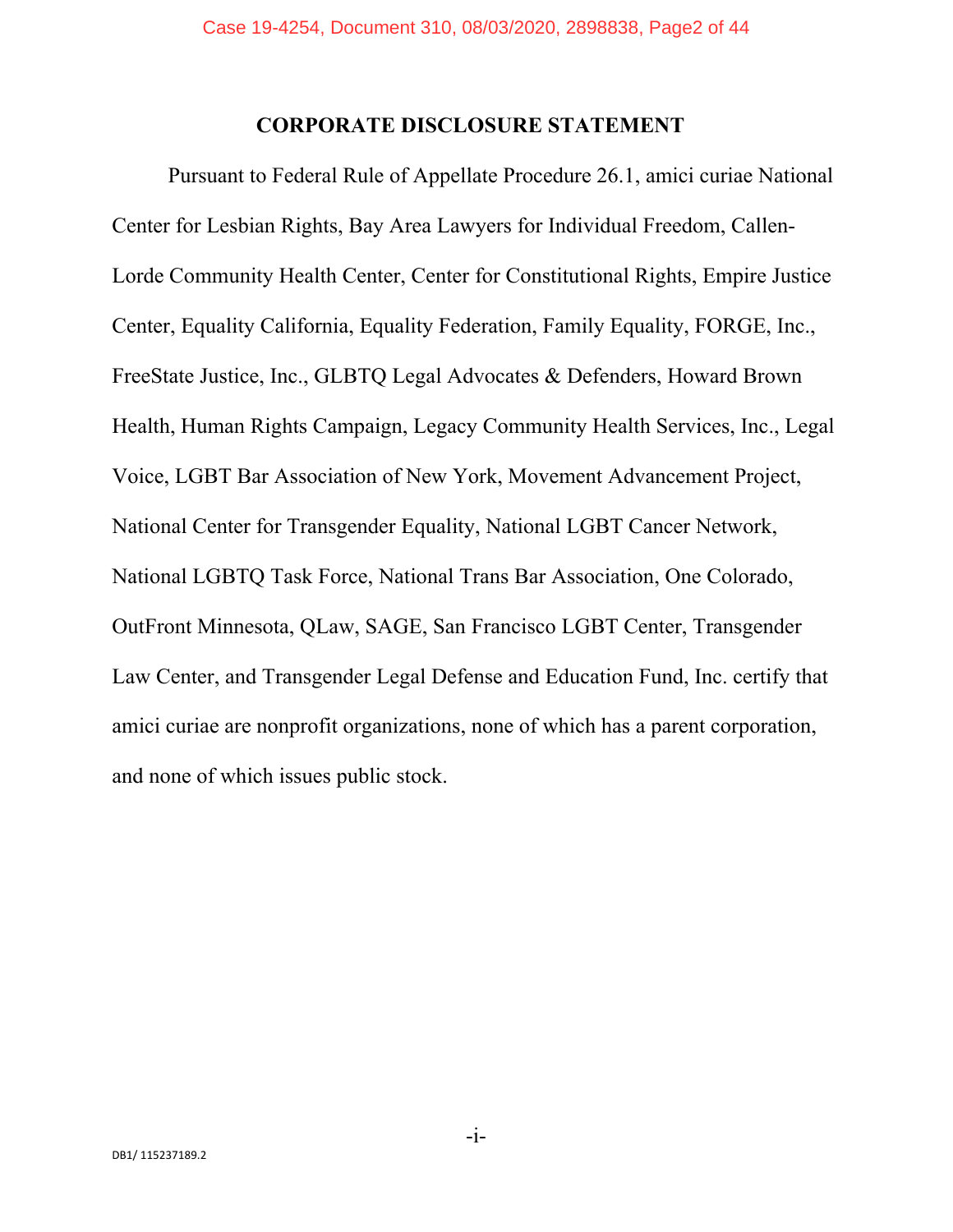# **TABLE OF CONTENTS**

# **Page**

| L                                                                                                                                       |    |
|-----------------------------------------------------------------------------------------------------------------------------------------|----|
| LGBTQ People Face Significant Barriers to Accessing Health<br>$\mathbf{A}$ .<br>Care, Including Pervasive and Harmful Discrimination in |    |
| The Final Rule Will Exacerbate Barriers to Health Care for<br><b>B</b> .                                                                |    |
|                                                                                                                                         | 23 |
|                                                                                                                                         |    |
|                                                                                                                                         |    |
| <b>APPENDIX.</b>                                                                                                                        |    |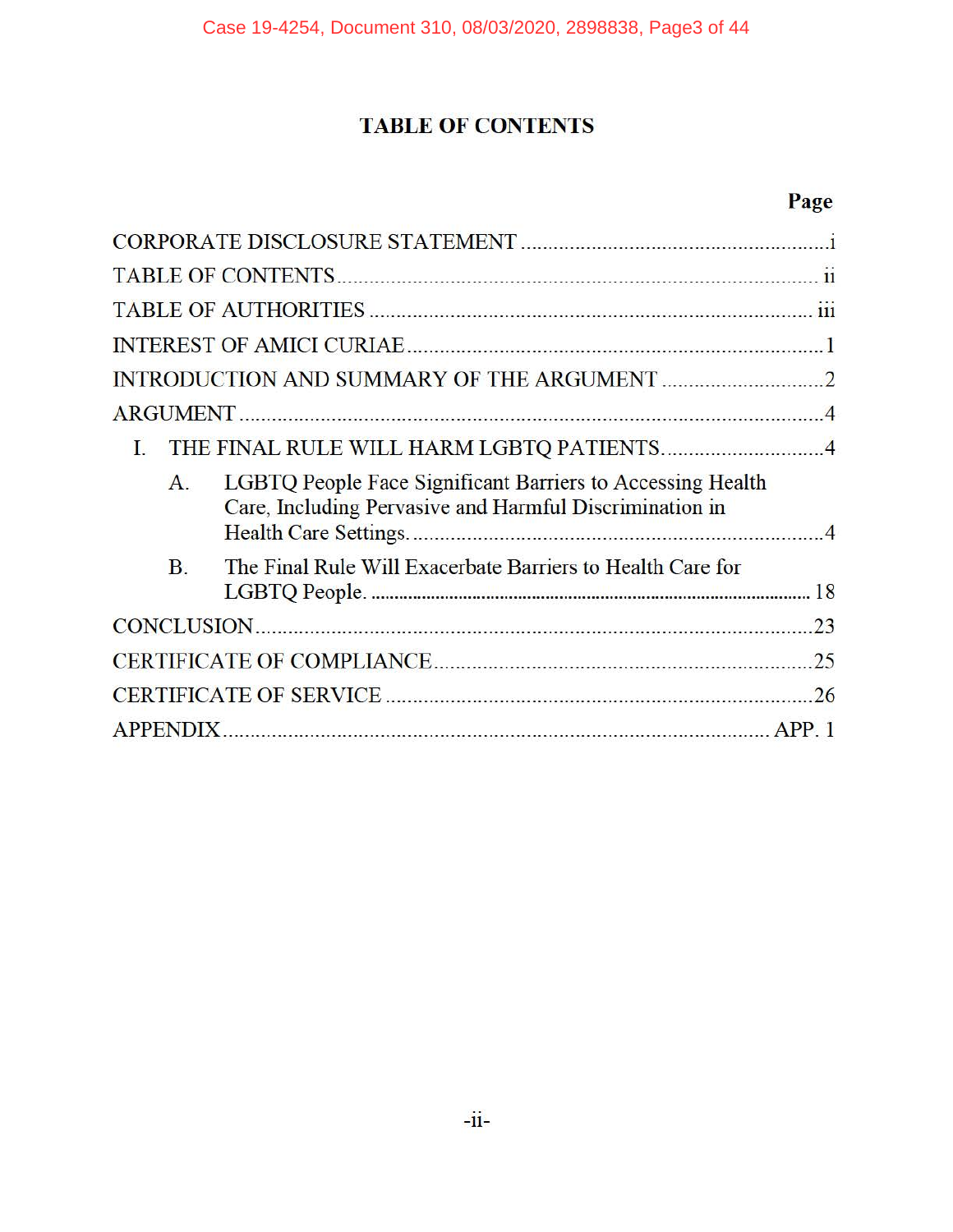# **TABLE OF AUTHORITIES**

# **Cases**

| <b>Bostock v. Clayton County,</b>                                                                                                                                                       |
|-----------------------------------------------------------------------------------------------------------------------------------------------------------------------------------------|
| New York v. U.S. Dep't of Health & Hum. Servs.,                                                                                                                                         |
| Prescott v. Rady Children's Hospital-San Diego,                                                                                                                                         |
| <b>Statutes</b>                                                                                                                                                                         |
|                                                                                                                                                                                         |
| <b>Regulations</b>                                                                                                                                                                      |
| Protecting Statutory Conscience Rights in Health Care; Delegations of                                                                                                                   |
| <b>Other Authorities</b>                                                                                                                                                                |
| Abby Phillip, Pediatrician Refuses to Treat Baby with Lesbian<br>Parents and There's Nothing Illegal About It, Wash. Post (Feb. 19,                                                     |
| Am. Medical Ass'n, House of Delegates, Resolution 122 (A-08),<br>Resolution on Removing Financial Barriers to Care for<br>Transgender Patients (2008), https://perma.cc/3KQA-Q39T19, 21 |
| Am. Psychiatric Ass'n, Diagnostic and Statistical Manual of Mental                                                                                                                      |
| Andrew Satter & Sarah McBride, Ctr. for Am. Progress, Their Baby<br>Was Denied Access to Care Because They Are Gay (July 21,                                                            |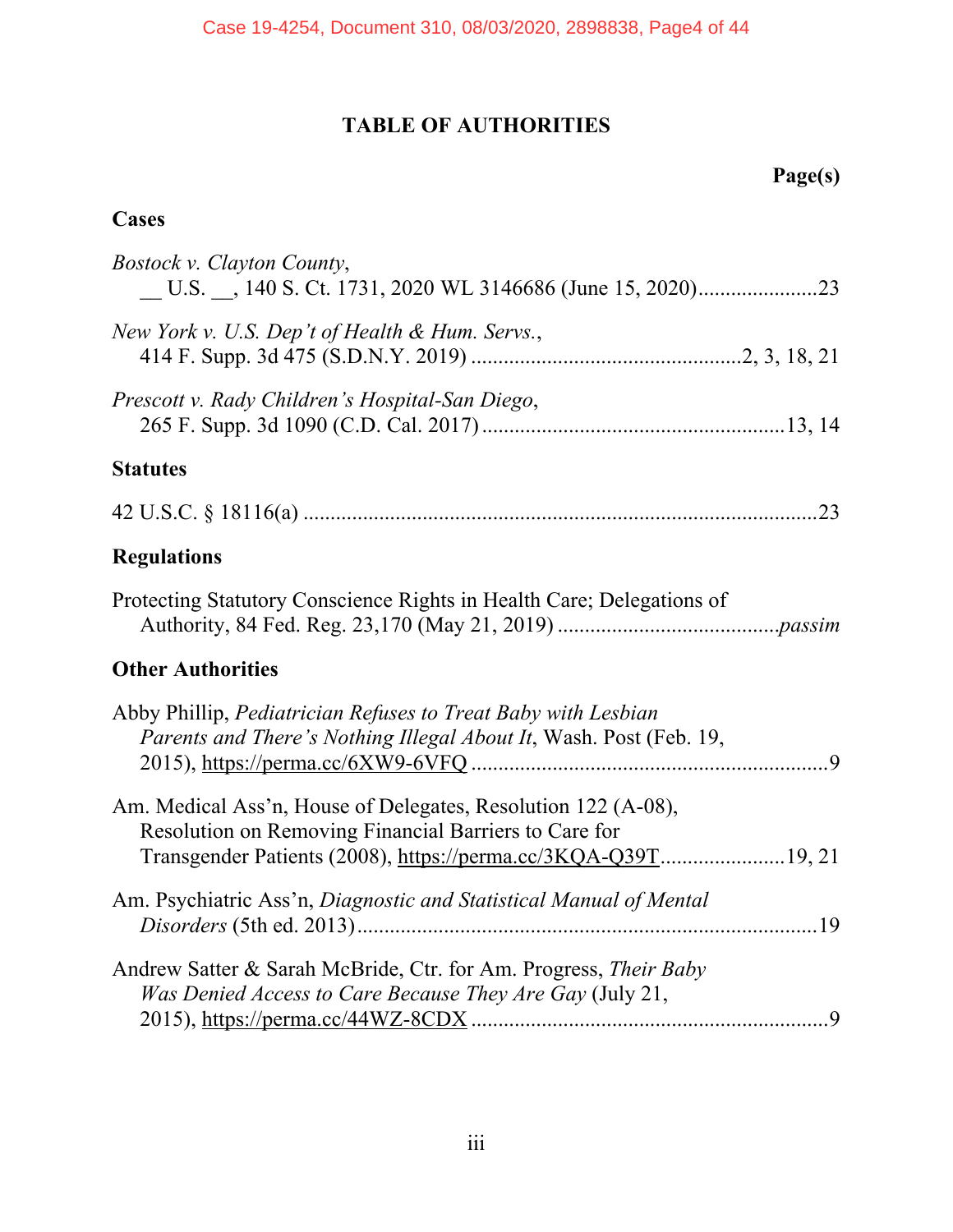| Carl G. Streed et al., Association Between Gender Minority Status and<br>Self-Reported Physical and Mental Health in the United States,<br>177 JAMA Internal Med. 1210 (2017), https://perma.cc/4LCQ-                                  |  |
|----------------------------------------------------------------------------------------------------------------------------------------------------------------------------------------------------------------------------------------|--|
| Christine Grimaldi, It's 'Scary,' But Transgender Patients Are<br>Fighting Trump's Health-Care Discrimination Agenda,                                                                                                                  |  |
| Human Rights Watch, "All We Want Is Equality": Religious<br>Exemptions and Discrimination Against LGBT People in the                                                                                                                   |  |
| Human Rights Watch, "You Don't Want Second Best": Anti-LGBT<br>Discrimination in US Health Care (2018), https://perma.cc/256E-                                                                                                         |  |
| Inst. of Medicine, The Health of Lesbian, Gay, Bisexual, and<br>Transgender People: Building a Foundation for Better                                                                                                                   |  |
| Jaime M. Grant et al., Nat'l Ctr. for Transgender Equality & Nat'l<br>Gay and Lesbian Task Force, Injustice at Every Turn: A Report of<br>the National Transgender Discrimination Survey (2011),                                       |  |
| Jody L. Herman et al., UCLA Williams Inst., Suicide Thoughts and<br>Attempts Among Transgender Adults: Findings from the 2015 U.S.<br>Transgender Survey (Sept. 2019), https://perma.cc/P8QK-UXLG17, 18                                |  |
| Karen I. Fredriksen-Goldsen et al., Health Disparities Among<br>Lesbian, Gay, and Bisexual Older Adults: Results from a<br>Population-Based Study, 103 Am. J. Pub. Health 1802 (2013),<br>$\frac{\text{https://permacc/8AGJ-QE62}}{5}$ |  |
| Karen I. Fredriksen-Goldsen et al., Physical and Mental Health of<br>Transgender Older Adults: An At-Risk and Underserved<br>Population, 54 Gerontologist 488 (2014), https://perma.cc/YJK7-                                           |  |
|                                                                                                                                                                                                                                        |  |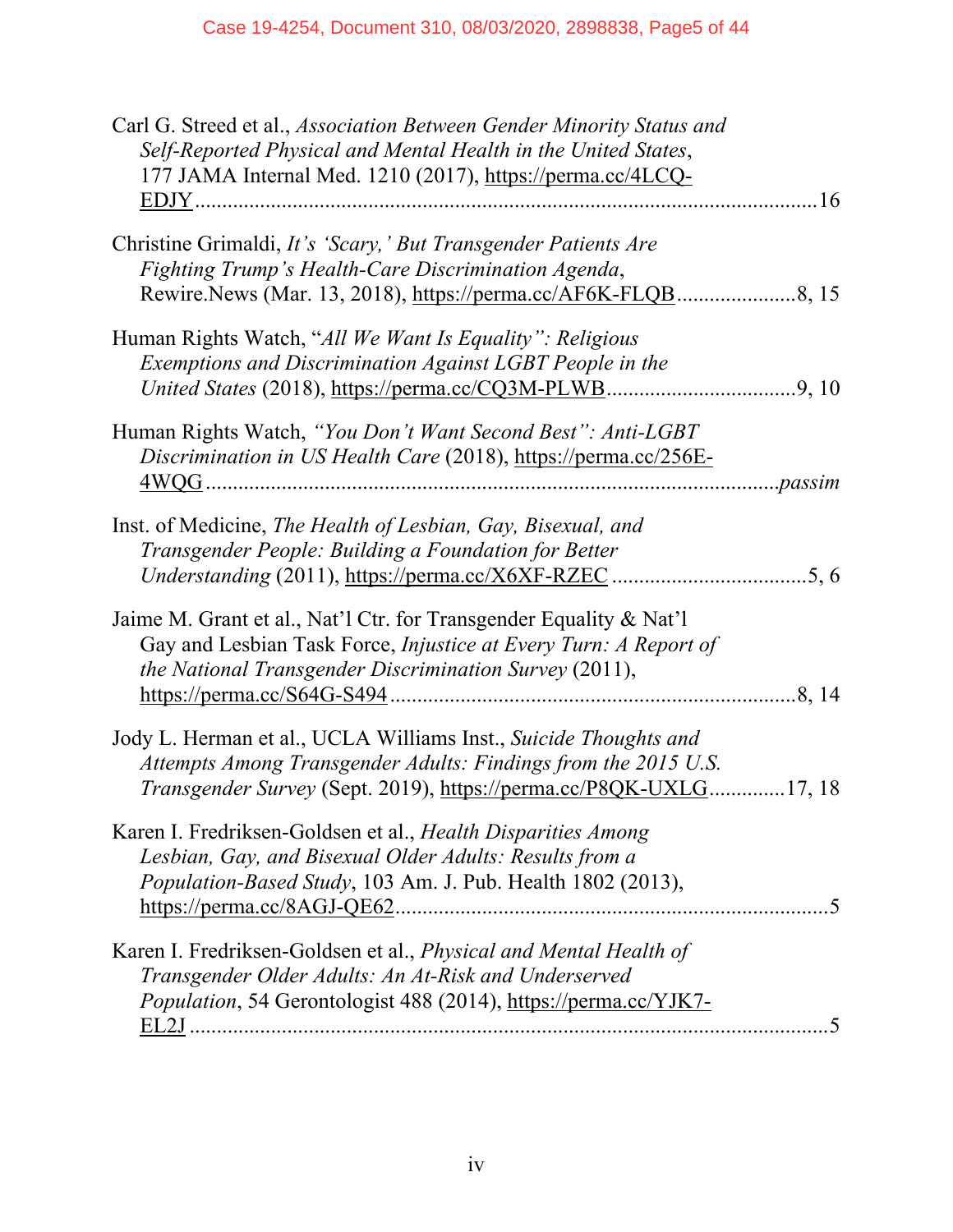| Kellan Baker & Laura E. Durso, Ctr. for Am. Progress, Why<br>Repealing the Affordable Care Act Is Bad Medicine for LGBT<br>Communities (Mar. 22, 2017), https://perma.cc/D4KV-STA2<br>5                            |
|--------------------------------------------------------------------------------------------------------------------------------------------------------------------------------------------------------------------|
| Kristie L. Seelman et al., <i>Transgender Noninclusive Healthcare and</i><br>Delaying Care Because of Fear: Connections to General Health<br>and Mental Health Among Transgender Adults, 2.1 Transgender           |
| Lambda Legal, When Health Care Isn't Caring: Lambda Legal's<br>Survey of Discrimination Against LGBT People and People with                                                                                        |
| Lourdes Ashley Hunter et al., Intersecting Injustice: Addressing<br>LGBTQ Poverty and Economic Justice for All (Mar. 2018),                                                                                        |
| Nat'l Ctr. for Lesbian Rights, Comment Letter on Proposed Rule on<br>Protecting Statutory Conscience Rights in Health Care (Mar. 26,<br>2018), HHS-OCR-2018-0002-69074, https://perma.cc/B8MQ-                     |
| Nat'l Insts. of Health, Director's Message, Sexual and Gender<br>Minorities Formally Designated as a Health Disparity Population<br>for Research Purposes (Oct. 6, 2016), https://perma.cc/9BXX-<br>$\overline{5}$ |
| Ning Hsieh & Matt Ruther, Despite Increased Insurance Coverage,<br>Nonwhite Sexual Minorities Still Experience Disparities in Access<br>$.6\,$                                                                     |
| Rich Bellis, LGBTQ Workers Still Face Higher Unemployment Rates,                                                                                                                                                   |
| S.E. James et al., Nat'l Ctr. for Transgender Equality, 2015 U.S.                                                                                                                                                  |
| Shabab Ahmed Mirza & Caitlin Rooney, Ctr. for Am. Progress,<br>Discrimination Prevents LGBTQ People from Accessing Health                                                                                          |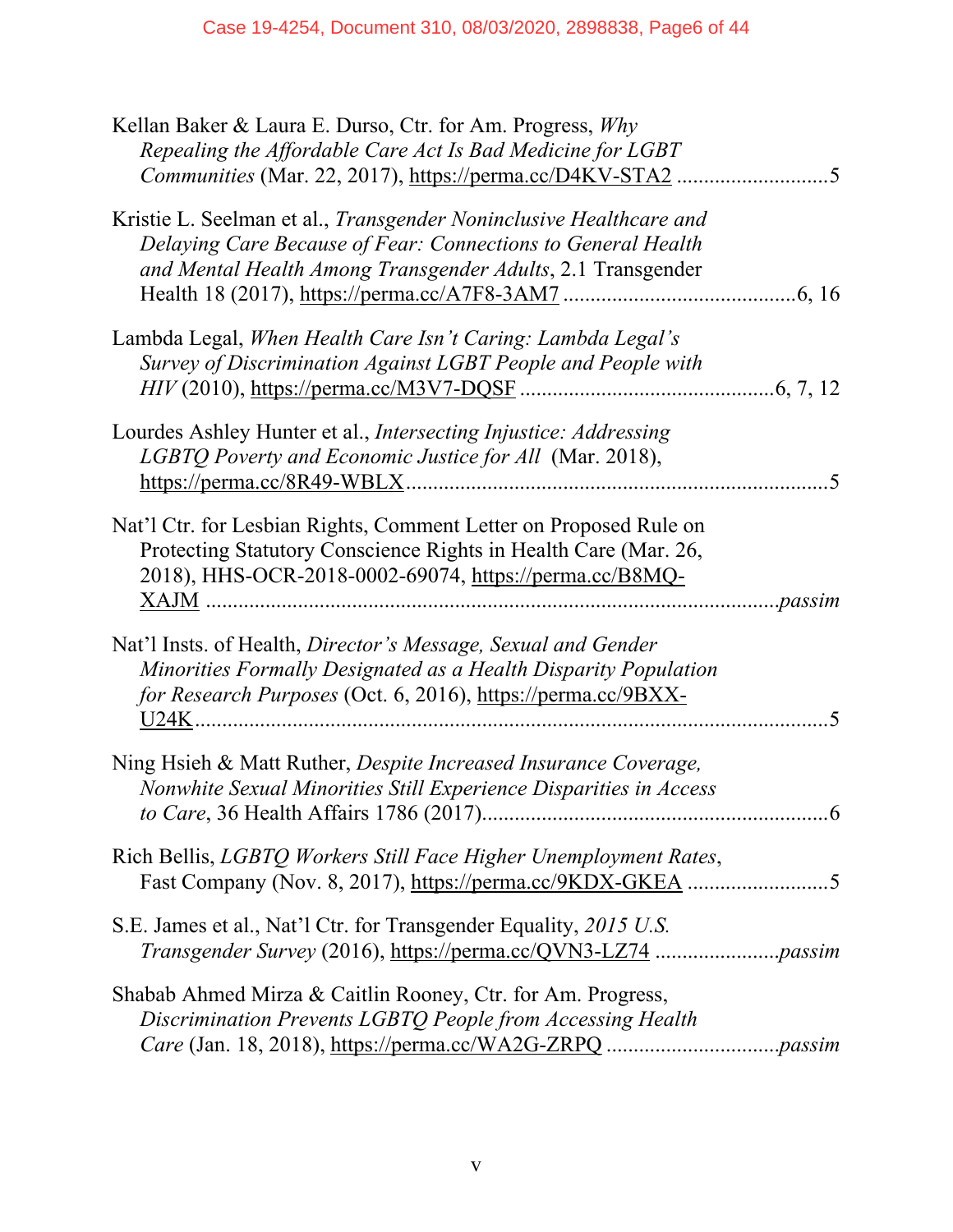| UCLA Williams Institute, Comment Letter on Proposed Rule on                       |  |
|-----------------------------------------------------------------------------------|--|
| Protecting Statutory Conscience Rights in Health Care 9 (Mar. 27,                 |  |
| 2018), HHS-OCR-2018-0002-72082, https://perma.cc/3ZGH-                            |  |
|                                                                                   |  |
|                                                                                   |  |
| U.S. Ctrs. for Disease Control & Prevention, <i>About LGBT Health</i> ,           |  |
|                                                                                   |  |
| U.S. Ctrs. for Disease Control & Prevention, HIV and African                      |  |
|                                                                                   |  |
|                                                                                   |  |
| U.S. Dep't of Health & Hum. Servs., <i>About HHS</i> ,                            |  |
|                                                                                   |  |
|                                                                                   |  |
| U.S. Dep't of Health & Hum. Servs., <i>Healthy People 2020</i> , <i>Lesbian</i> , |  |
| Gay, Bisexual, and Transgender Health, https://perma.cc/K5FF-                     |  |
|                                                                                   |  |
|                                                                                   |  |
| World Prof. Ass'n for Transgender Health, <i>Position Statement on</i>            |  |
| Medical Necessity of Treatment, Sex Reassignment, and Insurance                   |  |
| Coverage in the U.S.A. (Dec. 21, 2016), https://perma.cc/CJB3-                    |  |
|                                                                                   |  |
| World Prof. Ass'n for Transgender Health, Standards of Care for the               |  |
|                                                                                   |  |
| Health of Transsexual, Transgender, and Gender-Nonconforming                      |  |
|                                                                                   |  |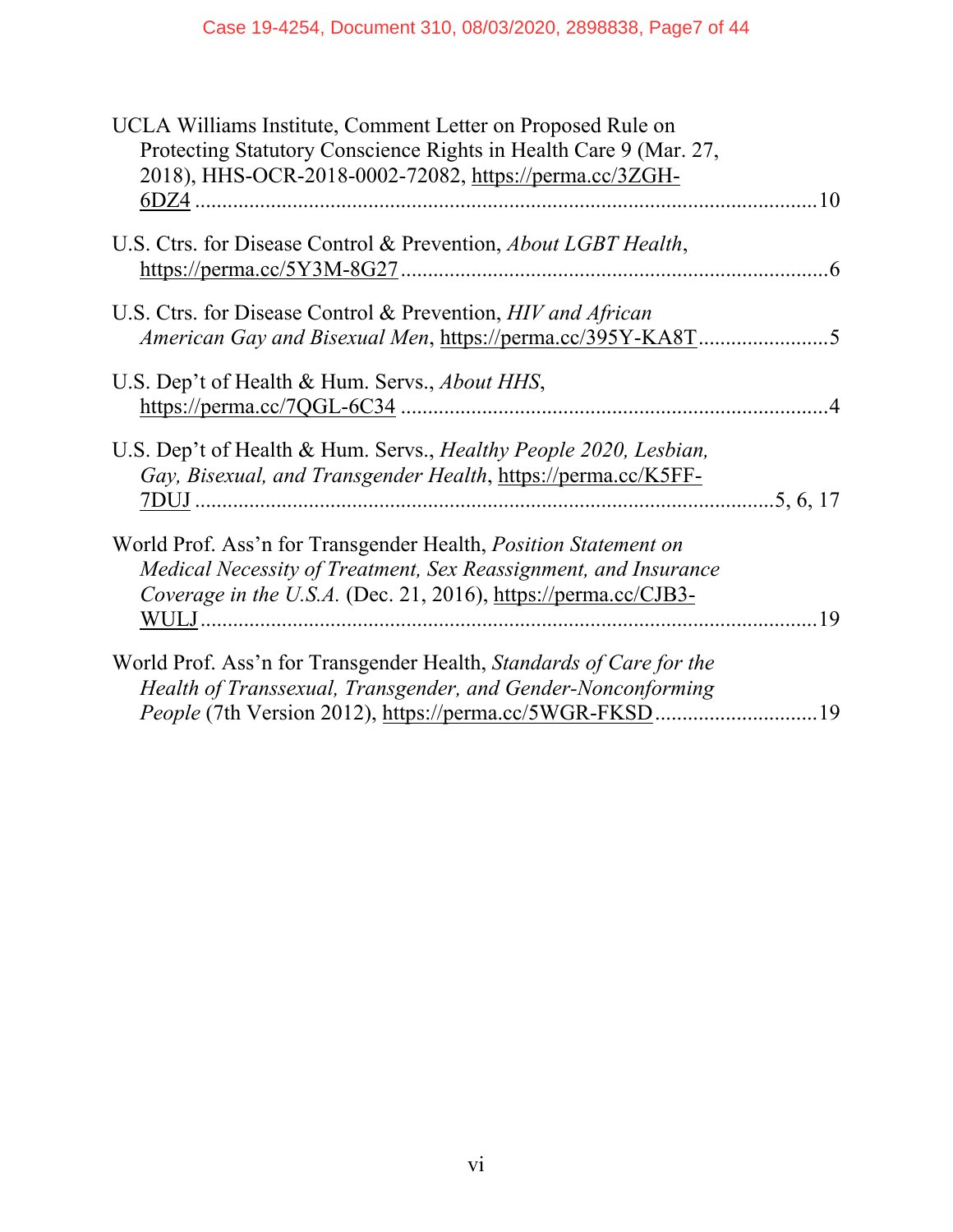# **INTEREST OF AMICI CURIAE<sup>1</sup>**

Amici are national, state, and local organizations that share an interest in ensuring the equal treatment of lesbian, gay, bisexual, transgender, and queer ("LGBTQ") people in accessing health care: National Center for Lesbian Rights, Bay Area Lawyers for Individual Freedom, Callen-Lorde Community Health Center, Center for Constitutional Rights, Empire Justice Center, Equality California, Equality Federation, Family Equality, FORGE, Inc., FreeState Justice, Inc., GLBTQ Legal Advocates & Defenders, Howard Brown Health, Human Rights Campaign, Legacy Community Health Services, Inc., Legal Voice, LGBT Bar Association of New York, Movement Advancement Project, National Center for Transgender Equality, National LGBT Cancer Network, National LGBTQ Task Force, National Trans Bar Association, One Colorado, OutFront Minnesota, QLaw, SAGE, San Francisco LGBT Center, Transgender Law Center, and Transgender Legal Defense and Education Fund, Inc. Individual statements of each amicus are in the Appendix.

<sup>&</sup>lt;sup>1</sup> All parties consented to the filing of this brief. No party's counsel authored this brief in whole or in part, and no party or party's counsel contributed money intended to fund the preparation or submission of this brief. No person – other than Amici, their members, or their counsel – contributed money intended to fund the preparation of this brief.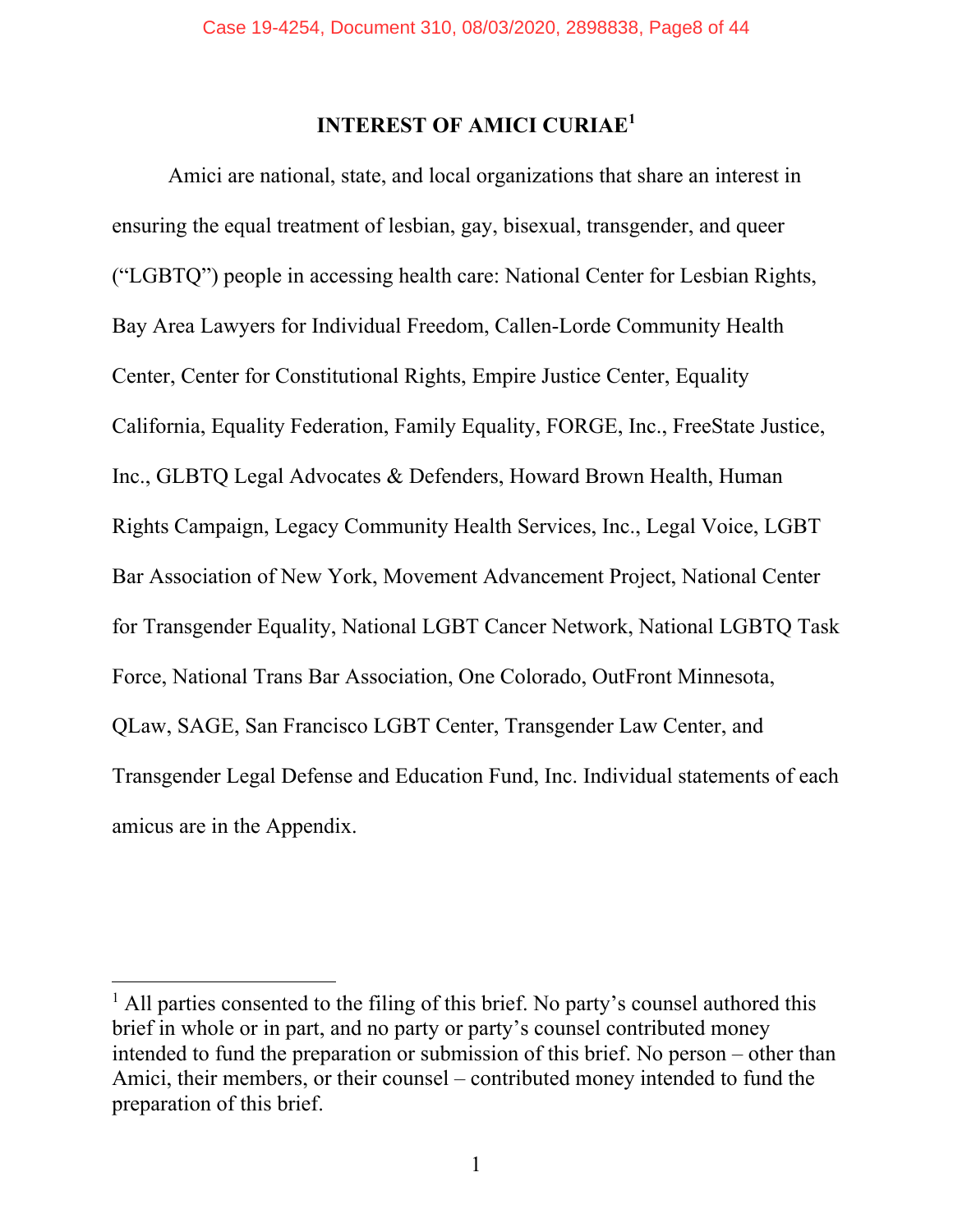#### **INTRODUCTION AND SUMMARY OF THE ARGUMENT**

On May 2, 2019, the Office for Civil Rights within the Department of Health and Human Services ("HHS") issued a final rule, "Protecting Statutory Conscience Rights in Health Care; Delegations of Authority." 84 Fed. Reg. 23,170 (May 21, 2019) ("the Final Rule"). Amici, many of whom submitted or joined comments on

the proposed rule, $^2$  submit this brief to highlight the harm to lesbian, gay, bisexual,

transgender, and queer ("LGBTQ") patients if the Final Rule were to take effect.

The district court concluded that the Final Rule "relocates the metes and bounds—the who, what, when, where and how—of conscience protection under Federal Law." *New York v. U.S. Dep't of Health & Hum. Servs.*, 414 F. Supp. 3d 475, 516 (S.D.N.Y. 2019). It found "numerous, fundamental, and far reaching"

<sup>2</sup> Many Amici submitted or joined comments on the proposed rule*. See* Comment Nos. HHS-OCR-2018-0002-69074 (NCLR); HHS-OCR-2018-0002-69909 (Callen-Lorde Community Health Center); HHS-OCR-2018-0002-71044 (Equality California); HHS-OCR-2018-0002-71892 (Empire Justice Center); HHS-OCR-2018-0002-70389 (Family Equality Council); HHS-OCR-2018-0002-69877 (Forge, Inc.); HHS-OCR-2018-0002-69268 (HIV Health Care Access Work Group, joined by Equality Federation); HHS-OCR-2018-0002-34036 (FreeState Justice, Inc.); HHS-OCR-2018-0002-70446 (GLBTQ Legal Advocates & Defenders); HHS-OCR-2018-0002-68031 (Howard Brown Health); HHS-OCR-2018-0002-70848 (Human Rights Campaign); HHS-OCR-2018-0002-68010 (Movement Advancement Project); HHS-OCR-2018-0002-71274 (National Center for Transgender Equality); HHS-OCR-2018-0002-71509 (National LGBTQ Task Force); HHS-OCR-2018-0002-71256 (N.Y. State LGBT Health & Human Services Network, joined by TLDEF and National LGBT Cancer Network); HHS-OCR-2018-0002-58212 (One Colorado Education Fund); HHS-OCR-2018-0002- 68429 (SAGE); HHS-OCR-2018-0002-71816 (Transgender Law Center).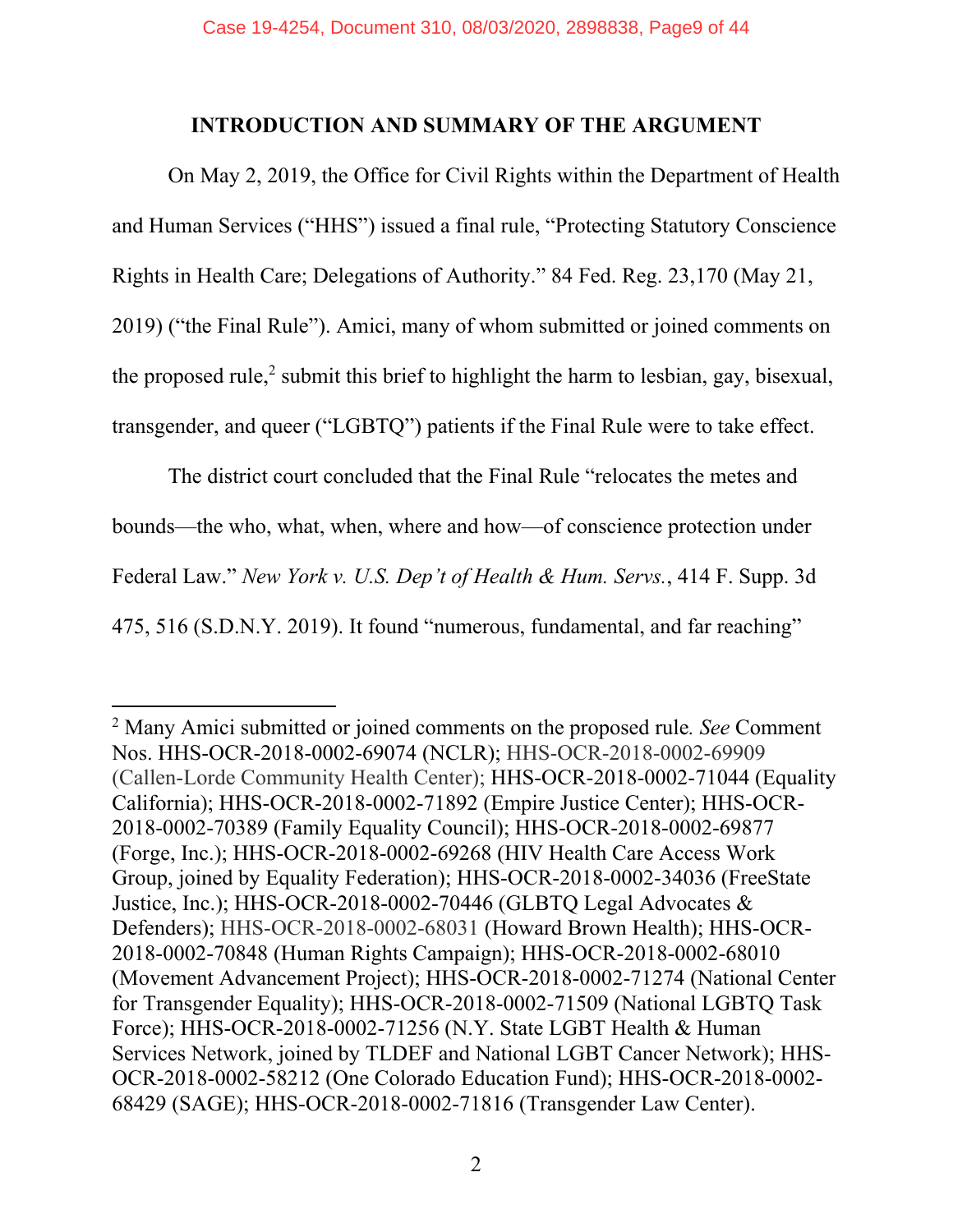#### Case 19-4254, Document 310, 08/03/2020, 2898838, Page10 of 44

violations of the Administrative Procedure Act, *id.* at 577, and that the Final Rule violated the Separation of Powers and the Spending Clause of the U.S. Constitution, among other defects. *See id.* at 574-75 (summarizing legal deficiencies). The District Court granted summary judgment to Plaintiffs-Appellants and vacated the Final Rule. *See id.* at 580.

In addition to other "glaring legal defects" of HHS's rulemaking process identified by the district court, *see New York*, 414 F. Supp. 3d at 577, HHS also failed to consider the harm the rule will cause to LGBTQ patients, who already face significant barriers to health care, including pervasive and harmful discrimination in health care settings.<sup>3</sup> The Final Rule will compound barriers to health care for LGBTQ people, particularly those who are transgender, by inviting health care workers to refuse services or referrals to LGBTQ people. This further supports the grant of summary judgment to Plaintiffs-Appellants and vacatur of the Final Rule.

<sup>&</sup>lt;sup>3</sup> The district court noted Plaintiffs-Appellants' arguments that HHS failed to consider "other important issues," including the Final Rule's "disruption of health care delivery" and "harm to public health and specific patient populations." *Id.* at 554 n.61. It did not address these issues "in light of the other deficiencies found in HHS's rulemaking . . . ." *Id.*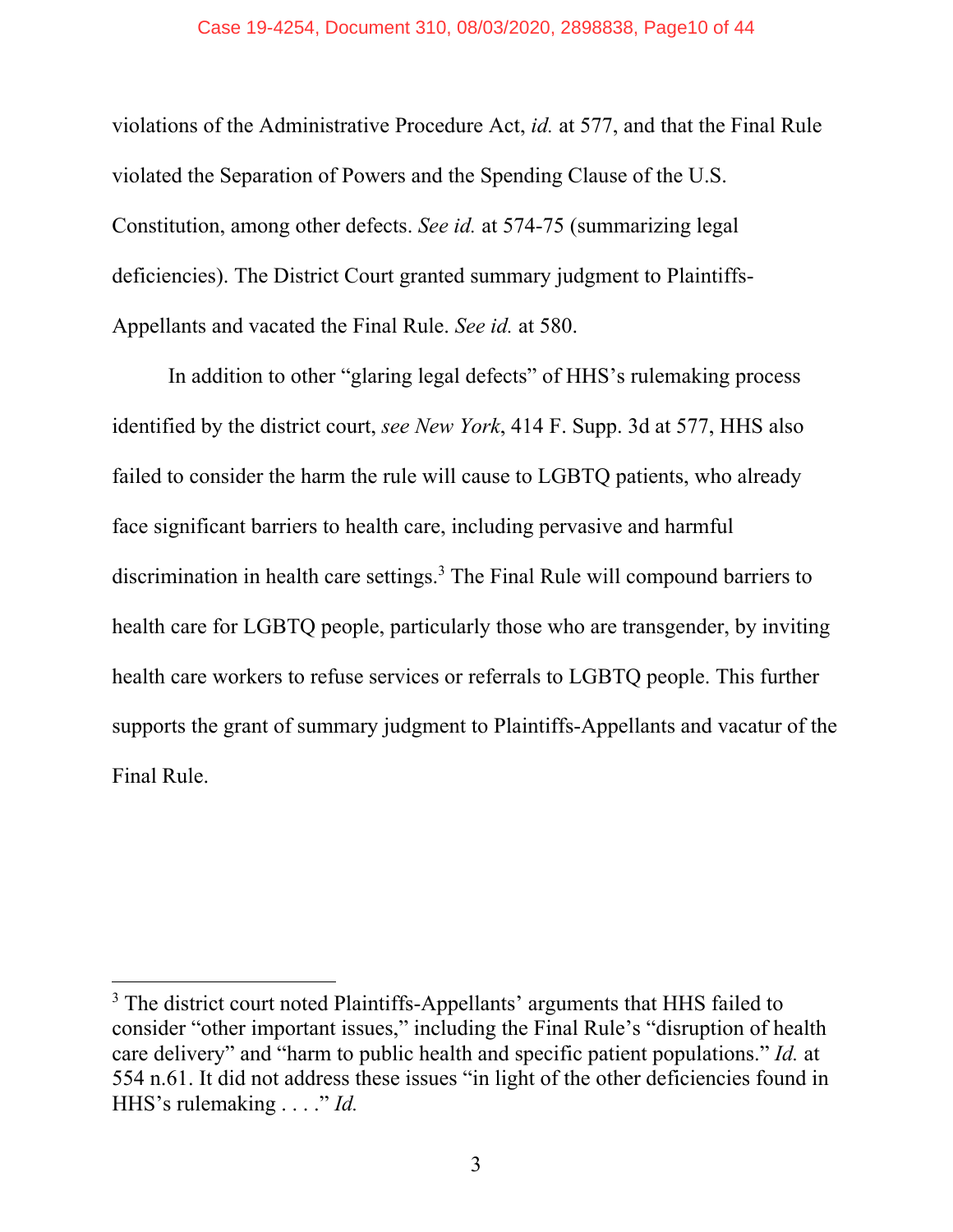#### **ARGUMENT**

#### **I. THE FINAL RULE WILL HARM LGBTQ PATIENTS.**

The mission of the Department of Health and Human Services ("HHS") is "to enhance and protect the health and well-being of all Americans," which HHS fulfills "by providing for effective health and human services and fostering advances in medicine, public health, and social services."4 HHS has an important role in ensuring equal access to health care and ending discriminatory practices contributing to poor health outcomes and health disparities.<sup>5</sup> But the Final Rule will do exactly the opposite. In particular, the Final Rule will harm LGBTQ patients, who already face significant barriers to health care, including pervasive discrimination in health care settings. It will invite discrimination and exacerbate the barriers LGBTQ people face in accessing care. The harm to LGBTQ patients, which HHS failed to consider, further supports the grant of summary judgment to Plaintiffs-Appellants and vacatur of the Final Rule.

## **A. LGBTQ People Face Significant Barriers to Accessing Health Care, Including Pervasive and Harmful Discrimination in Health Care Settings.**

LGBTQ people face barriers to accessing health care, including higher rates

<sup>&</sup>lt;sup>4</sup> U.S. Dep't of Health & Hum. Servs., *About HHS*, https://perma.cc/7QGL-6C34.

<sup>5</sup> *See* Nat'l Ctr. for Lesbian Rights, Comment Letter on Proposed Rule on Protecting Statutory Conscience Rights in Health Care (Mar. 26, 2018), HHS-OCR-2018-0002-69074, at 2-3 & n.3, 4, https://perma.cc/B8MQ-XAJM (discussing HHS's earlier efforts to reduce discrimination in health care).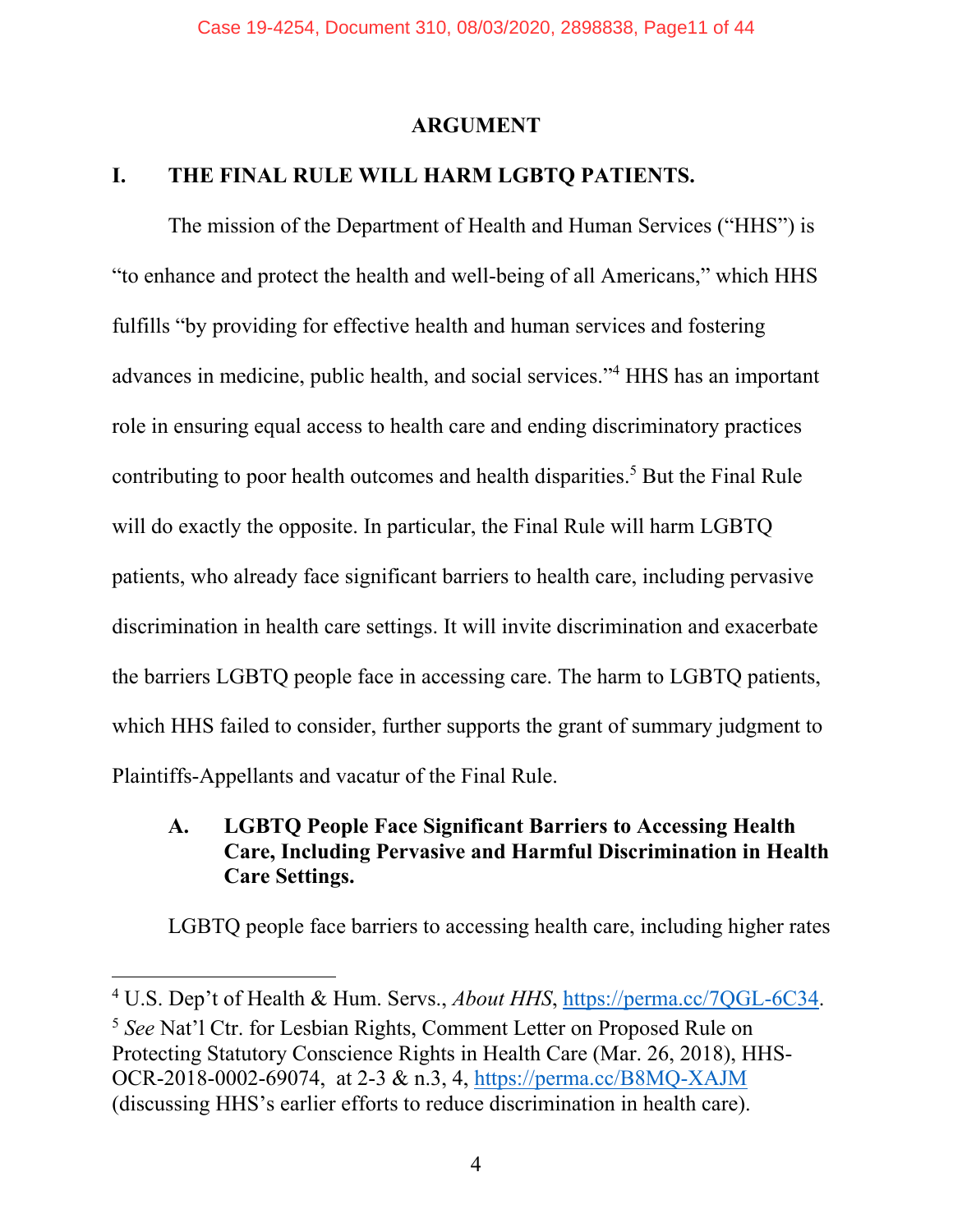of poverty,<sup>6</sup> unemployment,<sup>7</sup> and being uninsured<sup>8</sup> than people who are not LGBTQ. LGBTQ people also experience health disparities,  $9$  which are particularly severe for older adults, youth, transgender people, and people of color.<sup>10</sup> As HHS's Healthy People 2020 initiative has recognized, these disparities are "linked to

<sup>9</sup> *See, e.g.*, Inst. of Med., *The Health of Lesbian, Gay, Bisexual, and Transgender People: Building a Foundation for Better Understanding* 1 (2011), https://perma.cc/X6XF-RZEC (cited in NCLR Comment, *supra*, at 4 n.8). The National Institutes of Health has designated sexual and gender minorities as a "health disparity population." *See* Nat'l Insts. of Health, *Director's Message, Sexual and Gender Minorities Formally Designated as a Health Disparity Population for Research Purposes* (Oct. 6, 2016), https://perma.cc/9BXX-U24K. <sup>10</sup> *See, e.g.*, U.S. Dep't of Health & Hum. Servs., *Healthy People 2020, Lesbian, Gay, Bisexual, and Transgender Health*, https://perma.cc/K5FF-7DUJ ("Healthy People 2020") (cited in NCLR Comment, *supra*, at 4 & n.10); Karen I. Fredriksen-Goldsen et al., *Physical and Mental Health of Transgender Older Adults: An At-Risk and Underserved Population*, 54 Gerontologist 488 (2014), https://perma.cc/YJK7-EL2J; Karen I. Fredriksen-Goldsen et al., *Health Disparities Among Lesbian, Gay, and Bisexual Older Adults: Results from a Population-Based Study*, 103 Am. J. Pub. Health 1802 (2013), https://perma.cc/8AGJ-QE62; U.S. Ctrs. for Disease Control & Prevention, *HIV and African American Gay and Bisexual Men*, https://perma.cc/395Y-KA8T.

<sup>6</sup> *See* Lourdes Ashley Hunter et al., *Intersecting Injustice: Addressing LGBTQ Poverty and Economic Justice for All* 4-5, 63-76 (Mar. 2018), https://perma.cc/8R49-WBLX; Human Rights Watch, *"You Don't Want Second Best": Anti-LGBT Discrimination in US Health Care* 17 (2018), https://perma.cc/256E-4WQG.

<sup>7</sup> Rich Bellis, *LGBTQ Workers Still Face Higher Unemployment Rates*, Fast Company (Nov. 8, 2017), https://perma.cc/9KDX-GKEA; S.E. James et al., Nat'l Ctr. for Transgender Equality, *2015 U.S. Transgender Survey* 98 (2016), https://perma.cc/QVN3-LZ74.

<sup>8</sup> Kellan Baker & Laura E. Durso, Ctr. for Am. Progress, *Why Repealing the Affordable Care Act Is Bad Medicine for LGBT Communities* (Mar. 22, 2017), https://perma.cc/D4KV-STA2.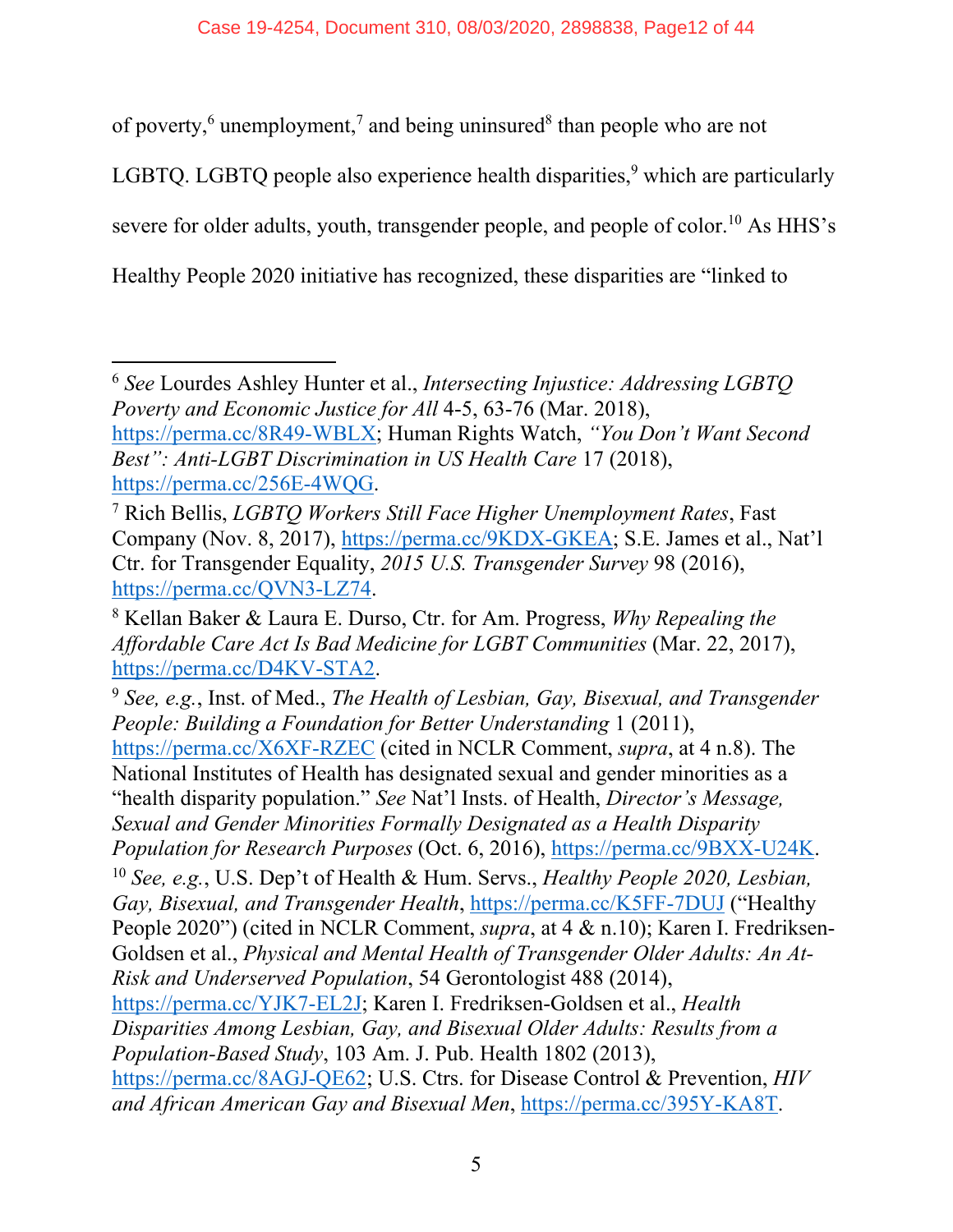societal stigma, discrimination, and denial of their civil and human rights, $11$  and the "[s]ocial determinants affecting the health of LGBT individuals largely relate to oppression and discrimination."12 A recent study documented the negative health impacts of transgender status, sexual orientation, race, and economic factors, which intersect for many people.<sup>13</sup>

Discrimination against LGBTQ people in health care settings is welldocumented,<sup>14</sup> particularly with respect to transgender people, who "are often forced to navigate a healthcare system that is resistant at best and at times openly hostile toward transgender people's needs."15 A 2010 study by Lambda Legal found that 56% of lesbian, gay, and bisexual respondents had experienced

<sup>11</sup> U.S. Dep't of Health & Hum. Servs., *Healthy People 2020*, *supra*.

<sup>12</sup> *Id.*; *see also* U.S. Ctrs. for Disease Control & Prevention, *About LGBT Health*, https://perma.cc/5Y3M-8G27.

<sup>13</sup> Ning Hsieh & Matt Ruther, *Despite Increased Insurance Coverage, Nonwhite Sexual Minorities Still Experience Disparities in Access to Care*, 36 Health Affairs 1786 (2017) (cited in NCLR Comment, *supra*, at 4 & n.12).

<sup>14</sup> *See, e.g.*, NCLR Comment, *supra*, at 4 & n.8 (citing Shabab Ahmed Mirza & Caitlin Rooney, Ctr. for Am. Progress, *Discrimination Prevents LGBTQ People from Accessing Health Care* (Jan. 18, 2018), https://perma.cc/WA2G-ZRPQ; James et al., *supra*, at 93-125; Lambda Legal, *When Health Care Isn't Caring: Lambda Legal's Survey of Discrimination Against LGBT People and People with HIV* (2010), https://perma.cc/M3V7-DQSF); *see also* Inst. of Med., *supra*, at 61-67 (discussing barriers LGBT people face in accessing health care) (cited in NCLR Comment, *supra*, at 4 n.8).

<sup>15</sup> Kristie L. Seelman et al., *Transgender Noninclusive Healthcare and Delaying Care Because of Fear: Connections to General Health and Mental Health Among Transgender Adults*, 2.1 Transgender Health 18 (2017), https://perma.cc/A7F8- 3AM7.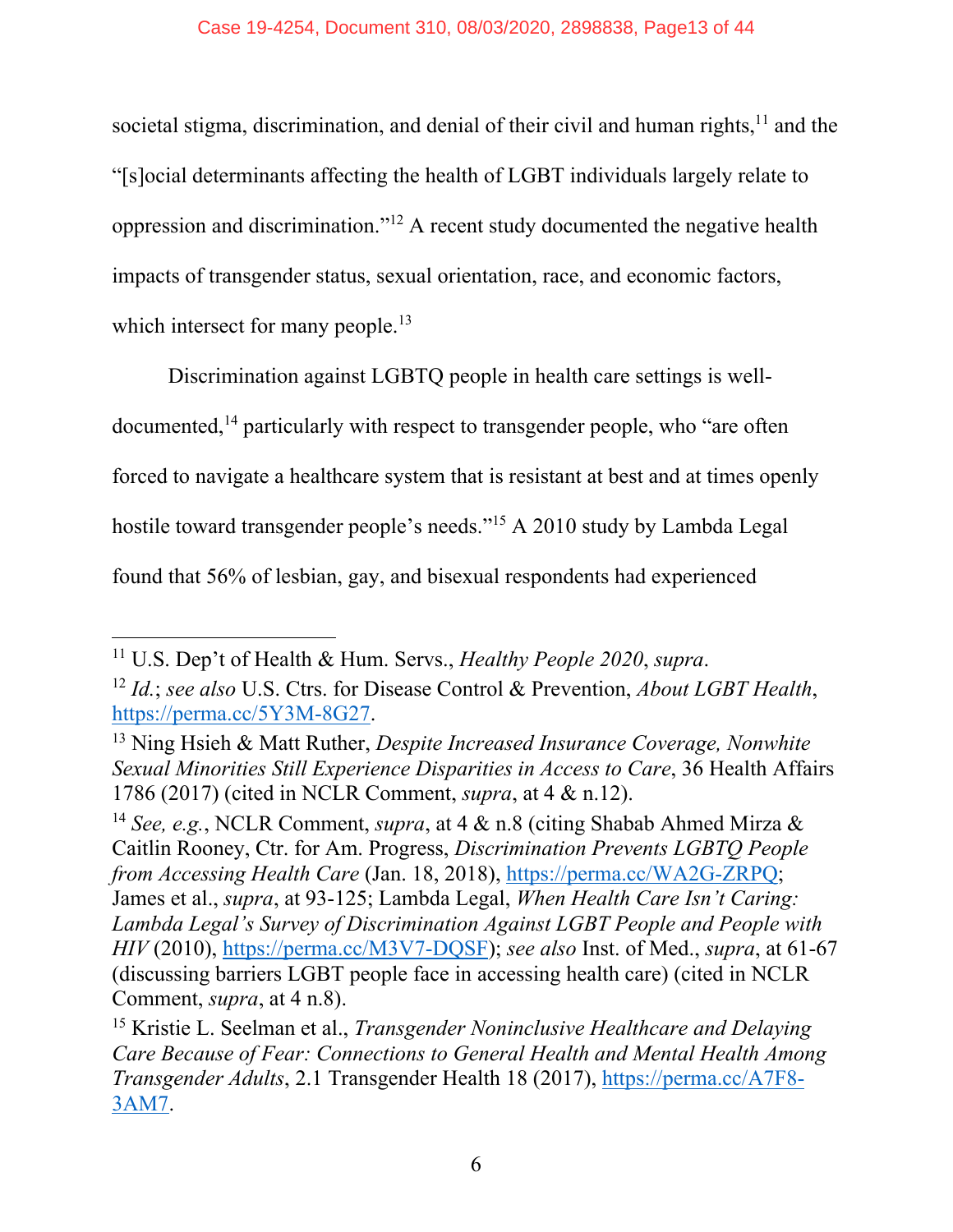instances of discrimination in health care, such as refusal of health care, excessive precautions used by health care professionals, and physically rough or abusive behavior by health care professionals.<sup>16</sup> Seventy percent of transgender and gender non-conforming respondents experienced the same, as had 63% of respondents living with HIV.17 The study also found that respondents of color and low-income respondents experienced higher rates of discrimination and substandard care.18 More recently, the 2015 U.S. Transgender Survey, a national survey of nearly 28,000 people, found that 33% of respondents who saw a health care provider in the past year had at least one negative experience related to being transgender, with a higher percentage for transgender men, people with disabilities, and those who identified as American Indian, Black, Middle Eastern, or multiracial.<sup>19</sup> Types of negative experiences included: having to teach the provider about transgender people to get appropriate care, a provider asking unnecessary or invasive questions, being refused medical care, being verbally harassed in a health care setting, having a provider use harsh or abusive language when treating them, or being physically attacked or sexually assaulted in a health care setting.20

<sup>16</sup> NCLR Comment, *supra*, at 5 & n. 14 (citing Lambda Legal, *When Health Care Isn't Caring*, *supra*, at 5).

<sup>17</sup> Lambda Legal, *When Health Care Isn't Caring*, *supra*, at 10.

<sup>18</sup> *Id.* at 11.

<sup>19</sup> James et al., *supra*, at 96 fig.7.3.

<sup>20</sup> *Id.*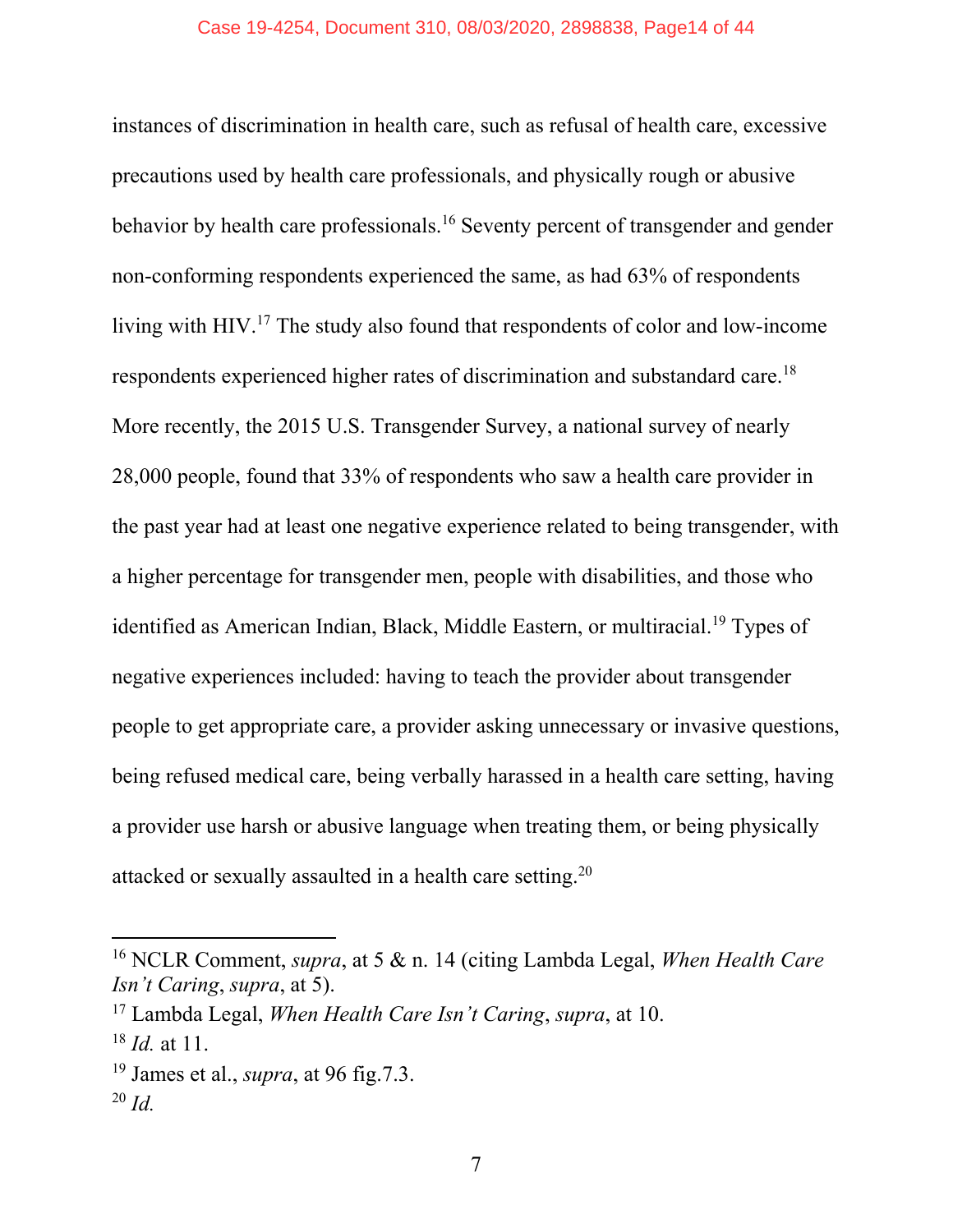Outright refusals of care based on a patient's sexual orientation or gender identity are widespread, especially with respect to transgender people. A nationally representative study from the Center for American Progress in 2017 showed that among LGBTQ respondents who saw a health care provider in the past year, 29% of transgender respondents, and 8% of lesbian, gay, bisexual, and queer respondents, said a provider refused to see them because of their actual or perceived gender identity or sexual orientation.21 Some denials of care involve specific services related to sexual orientation or transgender status, such as fertility or assisted reproductive services for a same-sex couple, or hormone therapy for a transgender person.22 And some denials of care are for medical treatments that are completely unrelated to a person's LGBTQ identity. For example, a respondent to a national survey of transgender people said, "I have been refused emergency room treatment even when delivered to the hospital by ambulance with numerous broken bones and wounds."23

<sup>22</sup> For example, a transgender woman reported that when she asked her long-time doctor for hormone therapy, the doctor said, "Well, I just don't believe in that, and I can't help you with that." Christine Grimaldi, *It's 'Scary,' But Transgender Patients Are Fighting Trump's Health-Care Discrimination Agenda*, Rewire.News (Mar. 13, 2018), https://perma.cc/AF6K-FLQB.

<sup>21</sup> *See* NCLR Comment, *supra*, at 5 & n 16 (discussing Mirza & Rooney, *supra*).

<sup>&</sup>lt;sup>23</sup> Jaime M. Grant et al., Nat'l Ctr. for Transgender Equality & Nat'l Gay and Lesbian Task Force, *Injustice at Every Turn: A Report of the National Transgender Discrimination Survey* 73 (2011), https://perma.cc/S64G-S494.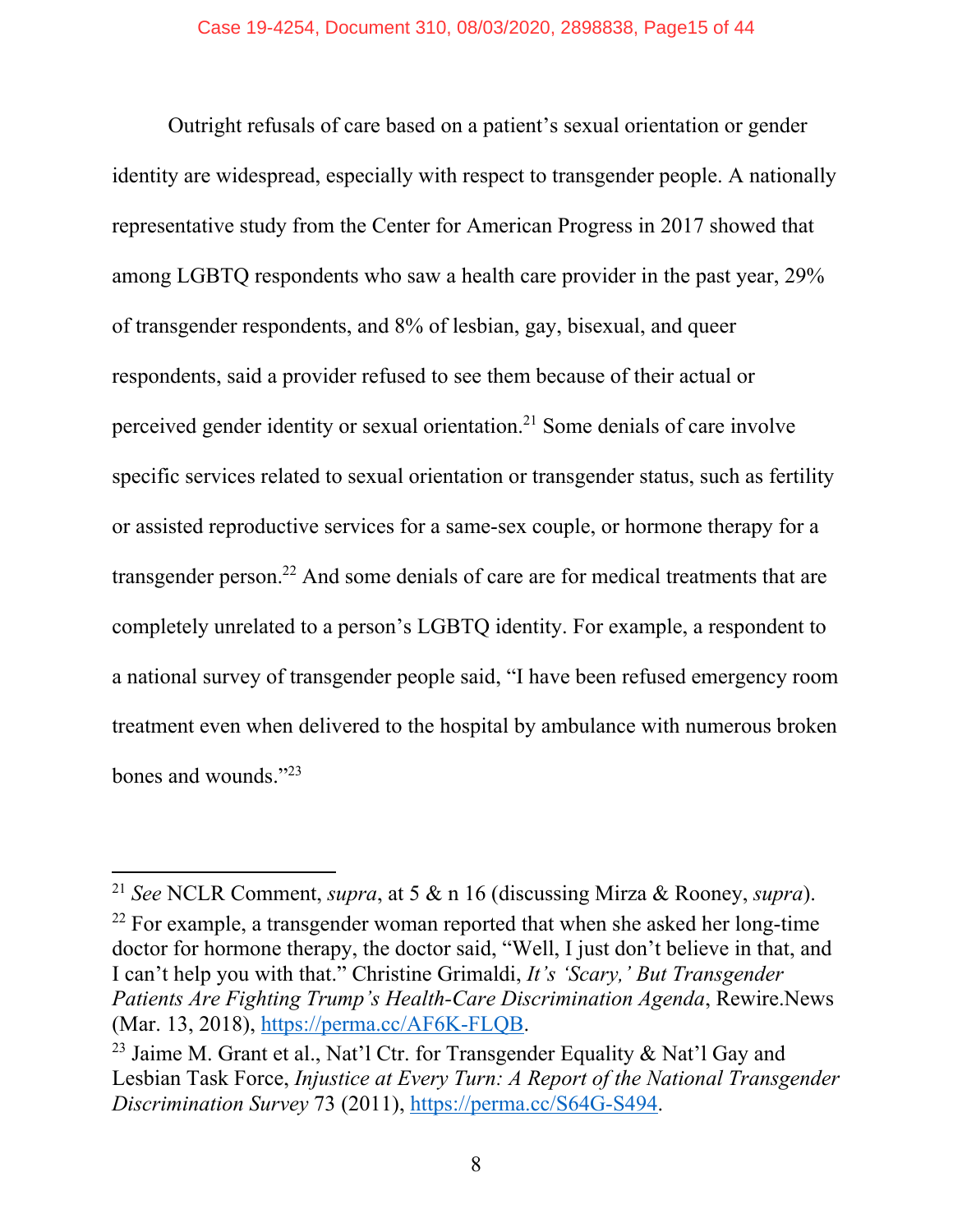Many LGBTQ people have experienced a denial or delay of medical care due to a provider's religious beliefs. In 2015, a lesbian couple in Michigan brought their six-day-old newborn to the pediatrician and were told the pediatrician would not see the infant because of the doctor's religious objections.<sup>24</sup> A social worker told Human Rights Watch that a transgender child was accepted for treatment at a religiously affiliated psychiatric practice, but then turned away:

They accepted the person at first, but when they found out [the person] was a trans client, the doctor said we don't see trans clients here. They got in the door, but then got turned away. It often takes months to get an appointment here, and the family felt they had invested a lot of time to get in, and was then turned away.25

A lesbian in Mississippi reported that when she and her wife were seeking a

fertility doctor in 2012, the receptionist said the doctor would not see them because

"[i]t's his religious belief that he only treats straight married couples."26 Human

Rights Watch also reported that the mother of a gay teenager called her child's

pediatrician and said, "we've seen you our whole life and our son is gay and we

<sup>24</sup> Andrew Satter & Sarah McBride, Ctr. for Am. Progress, *Their Baby Was Denied Access to Care Because They Are Gay* (July 21, 2015), https://perma.cc/44WZ-8CDX; Abby Phillip, *Pediatrician Refuses to Treat Baby with Lesbian Parents and There's Nothing Illegal About It*, Wash. Post (Feb. 19, 2015), https://perma.cc/6XW9-6VFQ.

<sup>25</sup> Human Rights Watch, *"You Don't Want Second Best," supra*, at 19.

<sup>26</sup> Human Rights Watch, "*All We Want Is Equality": Religious Exemptions and Discrimination Against LGBT People in the United States* 21 (2018), https://perma.cc/CQ3M-PLWB (study cited in NCLR Comment, *supra*, at 4 n.11.)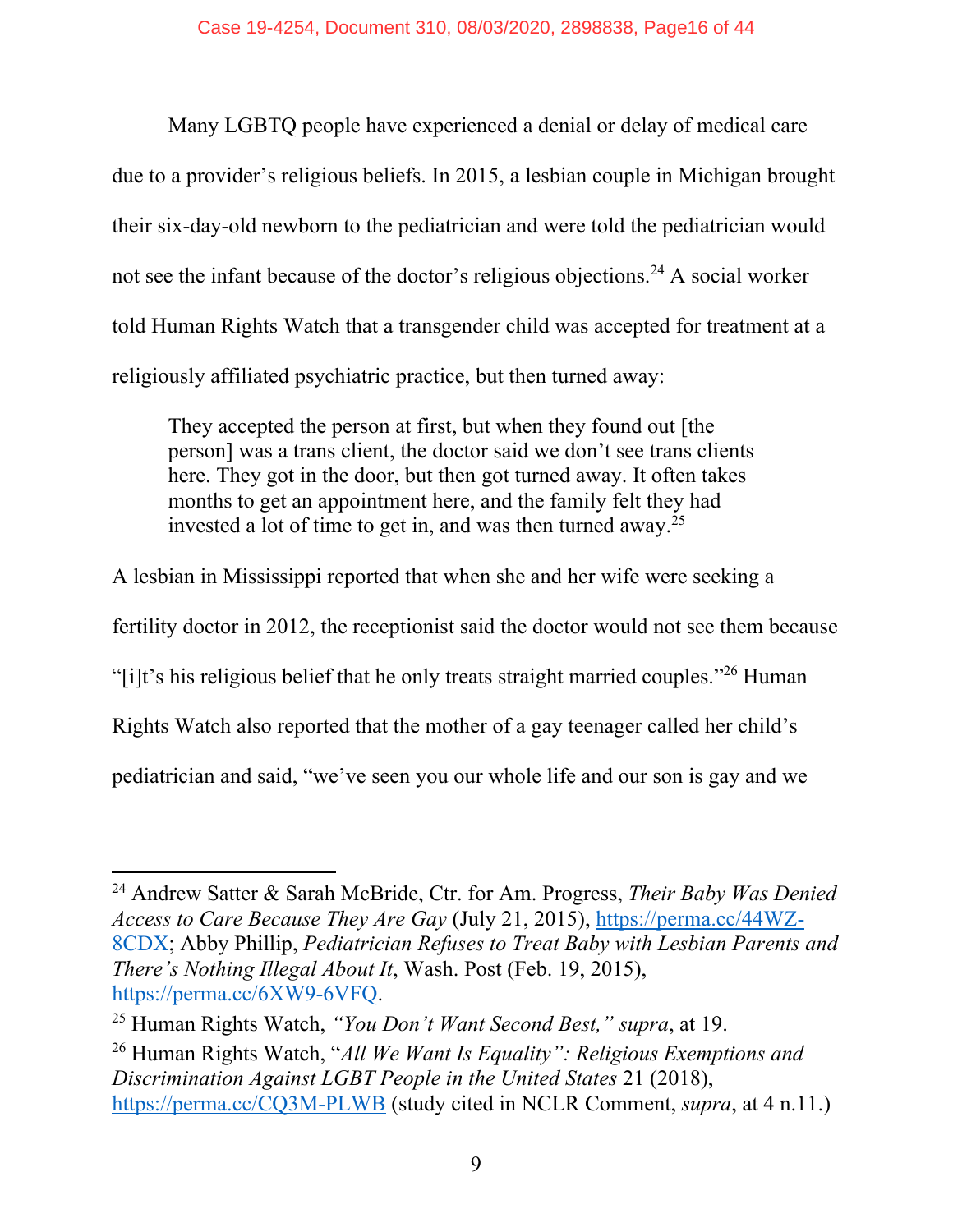#### Case 19-4254, Document 310, 08/03/2020, 2898838, Page17 of 44

just wanted to make sure it wouldn't be an issue," to which the pediatrician replied, "you need to understand this is a Christian-based office and we may not be a good fit for your family any longer."<sup>27</sup> And at Catholic hospitals, based on religious directives, transgender men have experienced the cancellation of medically necessary, scheduled hysterectomies.28

Denying necessary medical care for any reason, including a provider's religious beliefs, has direct health consequences for patients. As UCLA's Williams Institute stated in a comment on the proposed Rule, "[a]n individual who is denied care must, at a minimum, experience the inconvenience of seeking alternative providers for the service," which "can be especially critical for individuals who live in communities where no such alternatives are available or where reaching an alternative care provider can only be done with great cost and effort."29 LGBTQ people often have to travel long distances to find LGBTQ-friendly providers or to receive specific care. For example, the U.S. Transgender Survey reported that 29%

<sup>27</sup> *Id.* at 22.

<sup>28</sup> *Minton v. Dignity Health*, First Am. Compl., No. 17-558259 (Cal. Super. Ct), https://perma.cc/5M5U-NNMC; *Knight v. St. Joseph Health*, Compl., No. DR190259 (Cal. Super. Ct.), https://perma.cc/YG8A-NN66; *Conforti v. St. Joseph Healthcare Sys. Inc.*, Compl., No. 2:17-cv-00050-JAL-JAD (D.N.J.); *see also*  NCLR Comment, *supra*, at 9 (describing experience of transgender man whose hysterectomy was denied by a Catholic hospital).

<sup>29</sup> UCLA Williams Institute, Comment Letter on Proposed Rule on Protecting Statutory Conscience Rights in Health Care 9 (Mar. 27, 2018), HHS-OCR-2018- 0002-72082, https://perma.cc/3ZGH-6DZ4.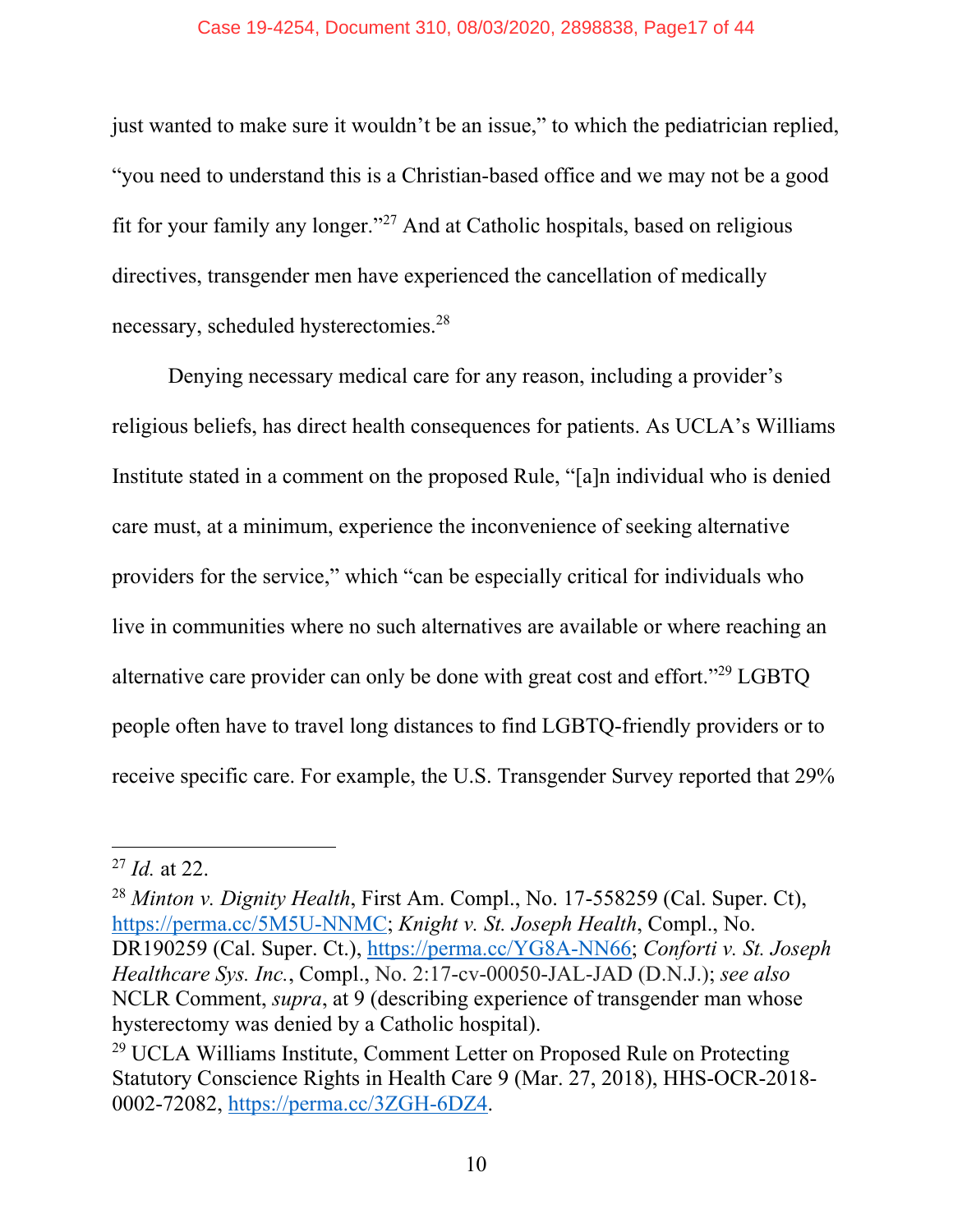of respondents seeking transition-related care had to travel 25 miles or more to access it.30 Human Rights Watch interviewed LGBTQ people who described driving across Michigan to find a friendly nurse practitioner or medical practice, driving from East Tennessee to North Carolina for hormone injections, and traveling two hours each way to attend therapy or meet with a trans-affirming doctor out of state.31 In the 2017 study from Center for American Progress, nearly 1 in 5 LGBTQ people, including 31% of transgender people, said that if they were turned away by a hospital, it would be "very difficult" or "not possible" to find the same type of service at another hospital.<sup>32</sup> The rate was much higher  $-41\%$  – for LGBTQ people living outside a metropolitan area.<sup>33</sup> For these patients, being turned away by a provider may result in being denied care entirely.<sup>34</sup>

Even when doctors or other providers do not turn them away, LGBTQ people experience other forms of discrimination in health care settings. In an example shared by Lambda Legal, a lesbian in Texas brought her two-year old

<sup>30</sup> James et al., *supra*, at 99 fig.7.7.

<sup>31</sup> Human Rights Watch, *"You Don't Want Second Best," supra*, at 14.

<sup>32</sup> Mirza & Rooney, *supra*.

<sup>33</sup> *Id.*

<sup>34</sup> *See also* NCLR Comment, *supra*, at 6-7 (describing challenges LGBTQ people face in accessing adequate health care in rural communities).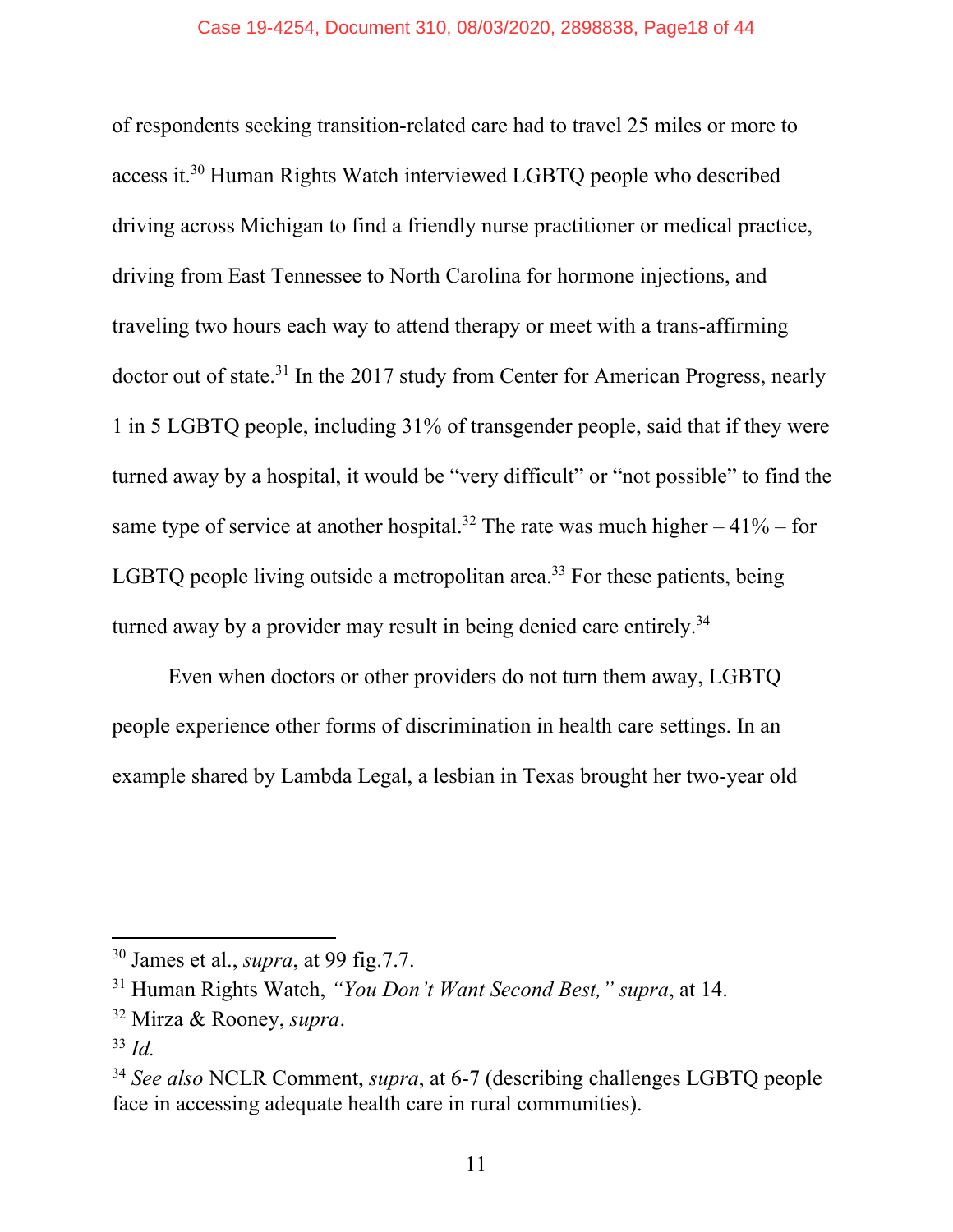child to a pediatric dentist after the child fell and her tooth was knocked out.<sup>35</sup> The dentist asked who was the "real mother," said "a child cannot have two mothers," and told the mother that he would only see the "biological mother" before he would treat the child.<sup>36</sup> Such incidents are not isolated. The 2017 Center for American Progress study reported that among lesbian, gay, bisexual, and queer respondents who had visited a doctor or health care provider in the year before the survey, 7% said that a doctor or other provider refused to recognize their family, including a child or same-sex spouse or partner; 9% said that a doctor or other provider used harsh or abusive language when treating them; and 7% said they experienced unwanted physical contact (such as fondling, sexual assault, or rape) from a doctor or other health care provider.<sup>37</sup> LGBTQ people of color are more vulnerable than white LGBTQ people to discrimination and mistreatment. For example, Lambda Legal's study found that lesbian, gay, or bisexual respondents of color were more than twice as likely as white respondents to have experienced physically rough or abusive treatment by medical professionals.38

<sup>35</sup> *See* Br. of Amici Curiae Lambda Legal Defense & Education Fund, Inc., Family Equality Council, et al. in Support of Respondents 18-19, *Masterpiece Cakeshop, Ltd. v. Colo. Civil Rights Comm'n*, No. 16-111, https://perma.cc/P3M9-NYZB. <sup>36</sup> *Id.*

<sup>37</sup> Mirza & Rooney, *supra*.

<sup>38</sup> Lambda Legal, *When Health Care Isn't Caring*, *supra*, at 12.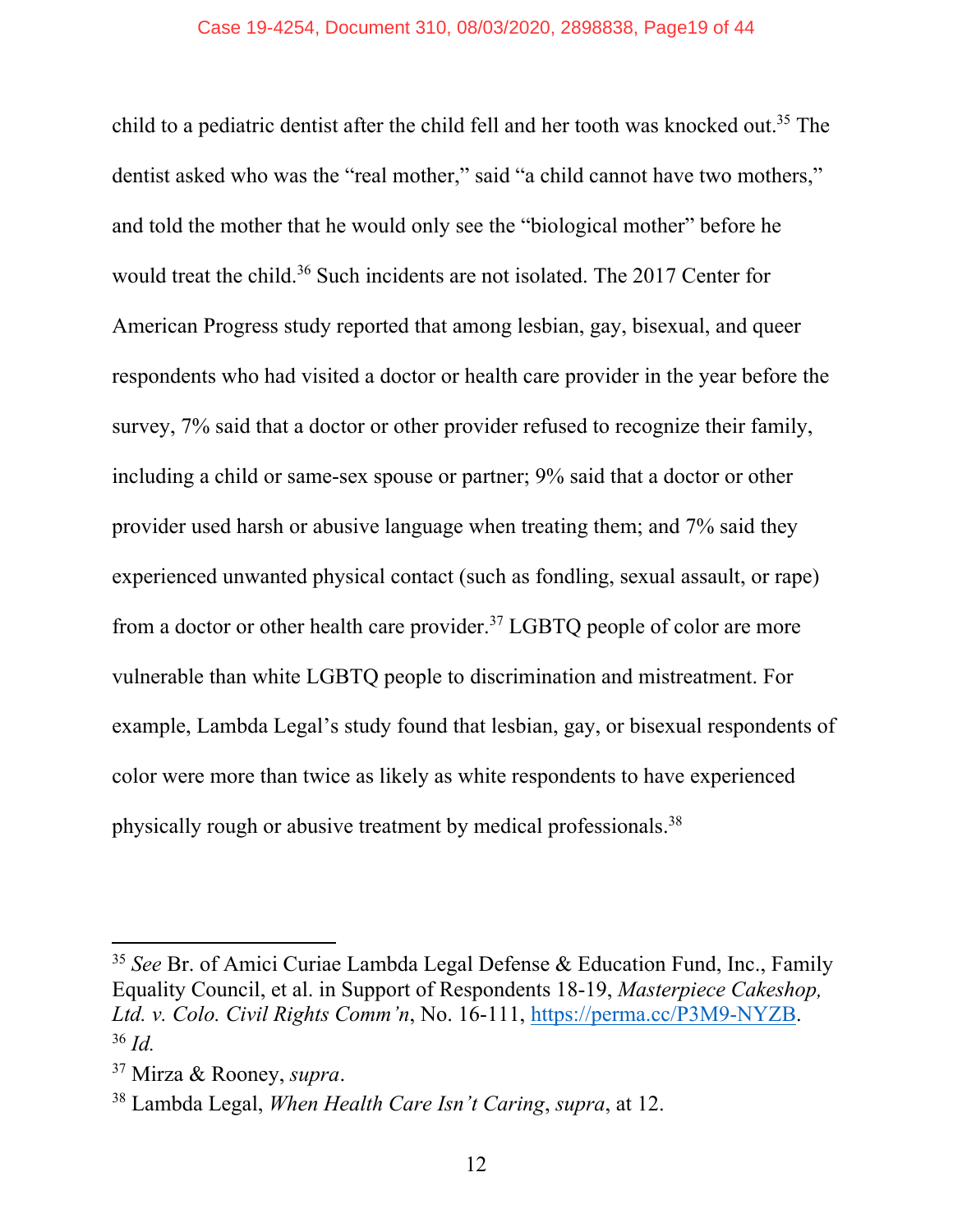Transgender people are particularly likely to experience discrimination and mistreatment in health care settings. In the 2017 Center for American Progress study, 23% of transgender respondents who had seen a doctor or other health care provider in the past year said a health care provider intentionally refused to acknowledge their gender identity and deliberately referred to them by the wrong name or pronouns.<sup>39</sup> As the mother of a transgender teenager told Human Rights Watch, "I said these are his name and his pronouns and he was sitting there, and the doctor uses his birth name and pronouns . . . . After the doctor left, [my son] cried for a solid ten minutes, and said I don't want to come back here ever again."40 A respondent to the U.S. Transgender Survey shared, "I was consistently misnamed and misgendered throughout my hospital stay. I passed a kidney stone during that visit. On the standard 1-10 pain scale, that's somewhere around a 9. But not having my identity respected, that hurt far more."41

Providers' refusal to recognize a transgender patient's gender identity by deliberately refusing to use a transgender person's name and pronouns can also result in dangerous denials of care. NCLR and Transgender Law Center represented the mother of Kyler Prescott, a transgender boy, who was admitted to a

<sup>39</sup> Mirza & Rooney, *supra*.

<sup>40</sup> Human Rights Watch, *"You Don't Want Second Best," supra*, at 20.

<sup>41</sup> James et al., *supra*, at 96.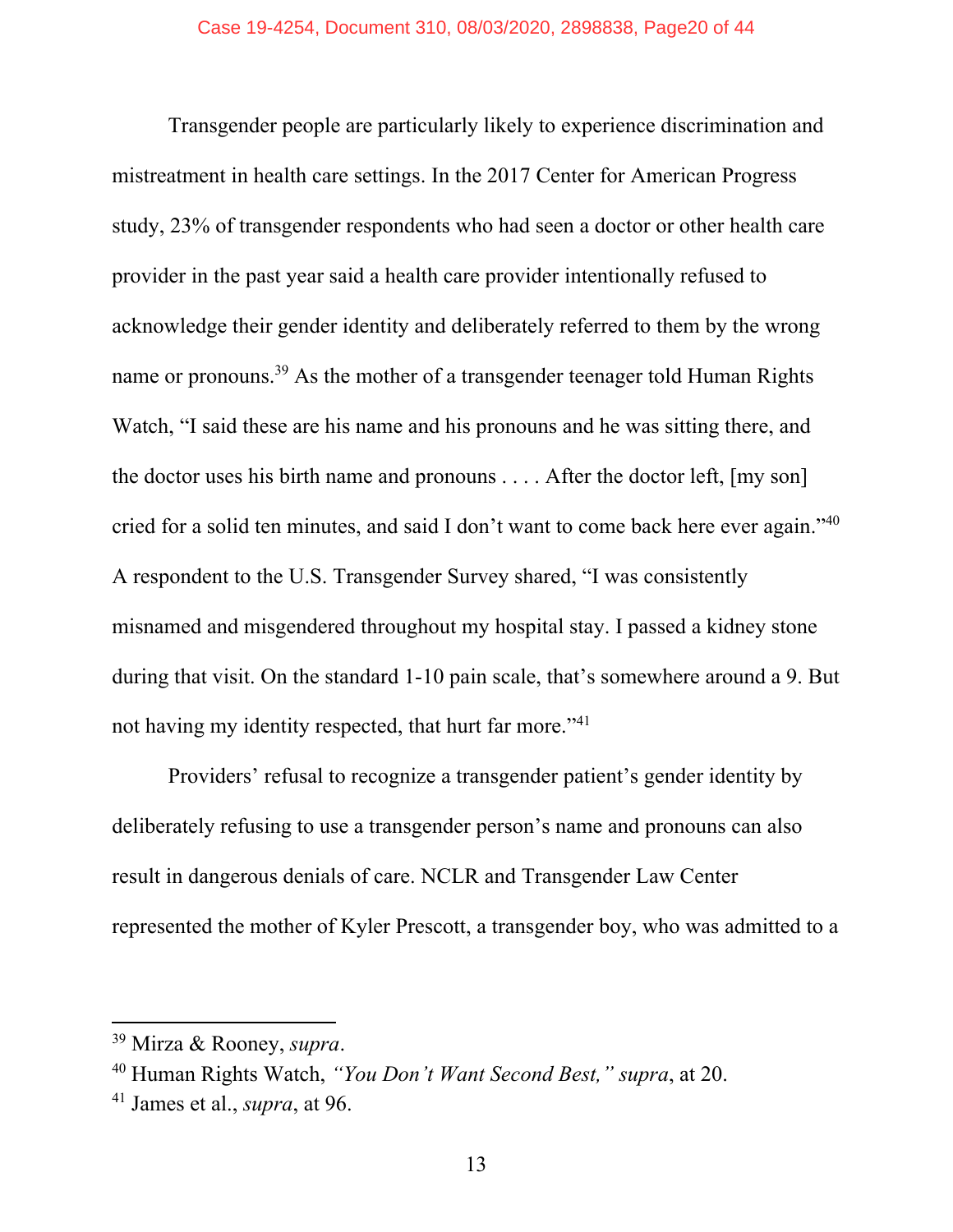#### Case 19-4254, Document 310, 08/03/2020, 2898838, Page21 of 44

hospital inpatient psychiatric unit in San Diego because of his suicidal thoughts. *See Prescott v. Rady Children's Hospital-San Diego*, 265 F. Supp. 3d 1090, 1096 (C.D. Cal. 2017). Although hospital staff assured Kyler's mother that Kyler's gender identity would be respected and that staff would refer to Kyler with male gender pronouns, staff repeatedly addressed and referred to Kyler as a girl. *Id.*  (citing complaint). Kyler reported that one employee said, "Honey, I would call you he, but you're such a pretty girl." *Id.* at 1097. "Despite concerns over Kyler's continuing depression and suicidal thoughts, Kyler's medical providers concluded that he should be discharged early from the hold at [the hospital] because of the staff's conduct." *Id.* (citing complaint).

Transgender people are also disproportionately likely to experience mockery, harsh and abusive language, and unwanted physical contact from health care providers and office staff. The Center for American Progress found that that among transgender respondents who visited a doctor or other health care provider in the past year, 21% said a doctor or other health care provider used harsh or abusive language in treating them, and 29% said they experienced unwanted physical contact (such as fondling, sexual assault, or rape) from a doctor or other health care provider.<sup>42</sup> A respondent to another national survey reported, "I was forced to have a pelvic exam by a doctor when I went in for a sore throat. The

<sup>42</sup> Mirza & Rooney, *supra*.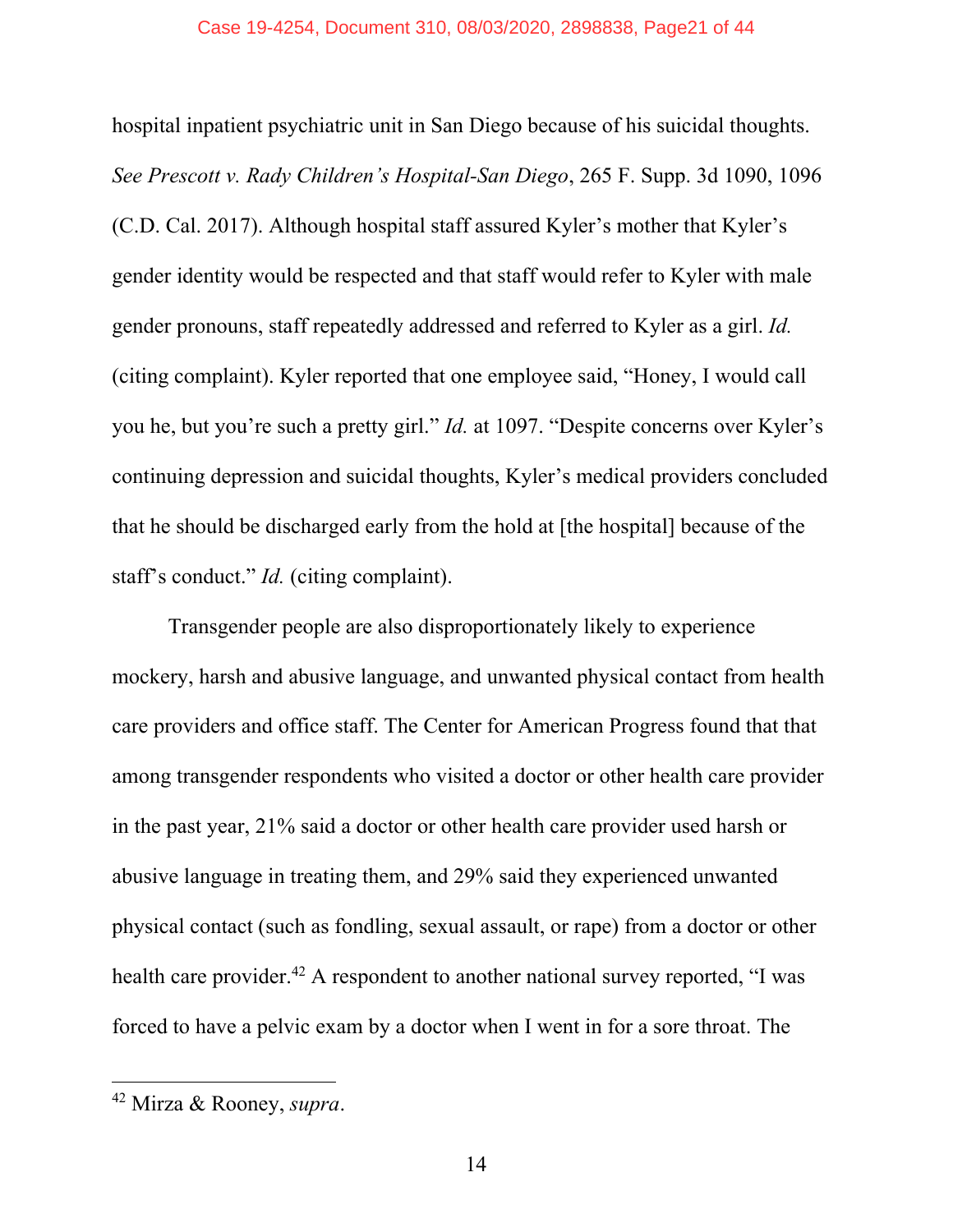#### Case 19-4254, Document 310, 08/03/2020, 2898838, Page22 of 44

doctor invited others to look at me while he examined me and talked to them about my genitals."43 Human Rights Watch reported an incident where a transgender woman was being treated for cardiomyopathy, and a nurse "left the room[] and audibly told another nurse to come look at [the patient's] breasts."44 Another transgender woman reported hearing "giggles" and "snickers" from nurses and office staff when she began to live openly as a transgender woman."45

Fear of discrimination in health care settings deters and delays LGBTQ people from seeking necessary medical care. For example, a mother told Human Rights Watch that her transgender son had not been to the dentist in two years due to fear of discrimination, and another interviewee said that her same-sex partner, a nurse, had never been to the gynecologist because she was afraid of how she might be treated.46 In the U.S. Transgender Survey, 23% of respondents did not see a doctor in the past year when they needed to because of fear of being mistreated.<sup>47</sup> As one respondent described:

Multiple medical professionals have misgendered me, denied to me that I was transgender or tried to persuade me that my trans identity was just a misdiagnosis of something else, have made jokes at my expense in front of me and behind my back, and have made me feel physically unsafe. I often do not seek medical attention when it is

<sup>43</sup> Grant, *supra*, at 74.

<sup>44</sup> Human Rights Watch, "*You Don't Want Second Best," supra*, at 19.

<sup>45</sup> Grimaldi, *supra*.

<sup>46</sup> Human Rights Watch, "*You Don't Want Second Best*," *supra*, at 25-26.

<sup>47</sup> James et al., *supra*, at 98.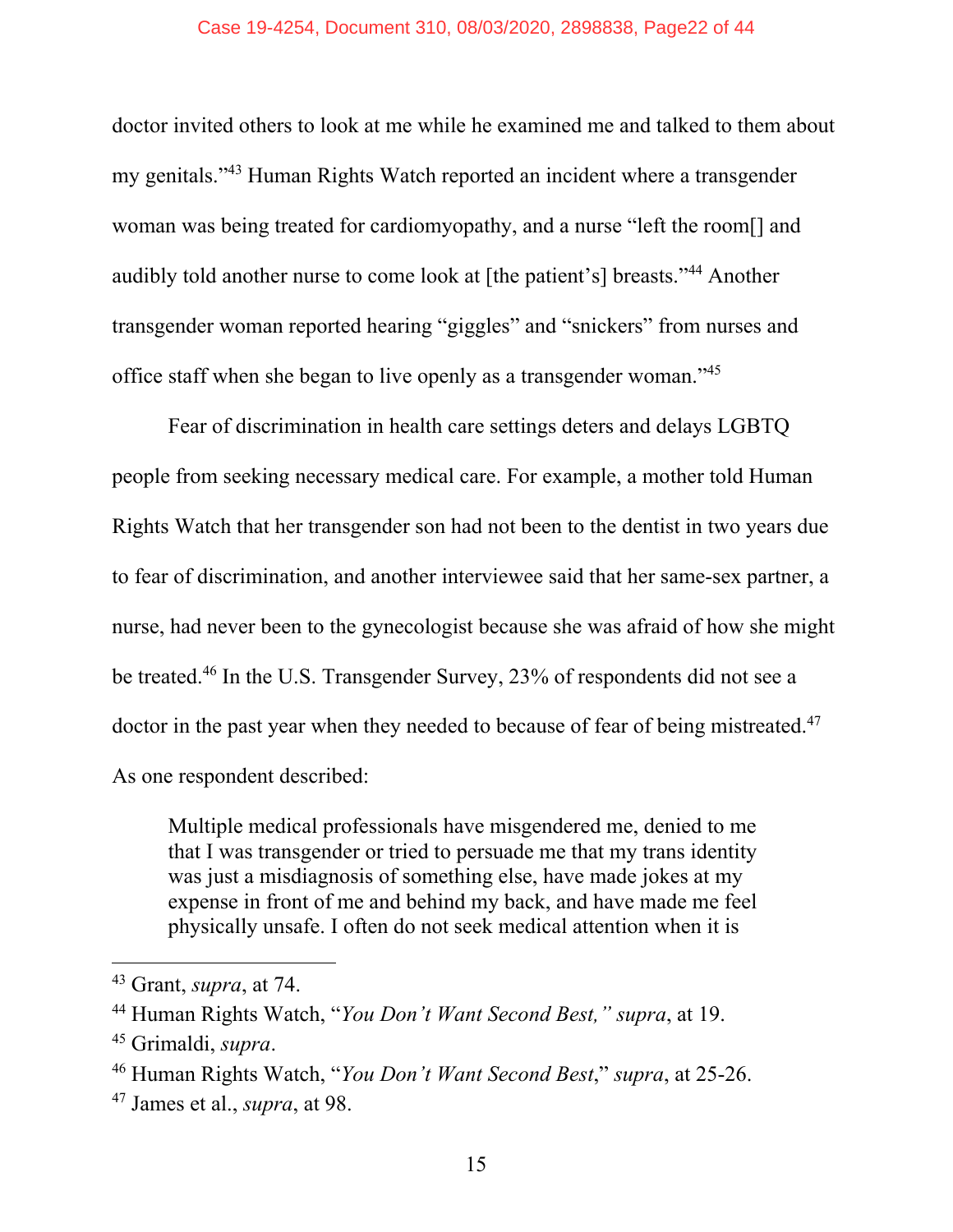needed, because I'm afraid of what harassment or discrimination I may experience in a hospital or clinic.<sup>48</sup>

Those who have experienced discrimination in health care settings are even more likely to avoid or delay necessary medical care. As the Center for American Progress study found, LGBTQ people who had experienced discrimination in the past year were nearly *seven times more likely* than people who had not experienced discrimination in the past year to avoid doctor's offices.<sup>49</sup> A recent study of transgender people found "a significant association between delaying needed healthcare in the past year because of fear of discrimination and worse general health and mental health (current depression, suicidal ideation, and suicide attempts)."50

As the examples discussed above show, discrimination against LGBTQ people in health settings often results in the denial or delay of care and causes both physical and emotional harms, including poor health outcomes. As UCLA's Williams Institute has explained, "refusals of service based on sexual orientation or gender identity are 'minority stressors' that can profoundly harm the health and well-being of LGBT people who are directly subject to these refusals of service."<sup>51</sup>

<sup>48</sup> *Id.* at 96.

<sup>49</sup> *See* Mirza & Rooney, *supra*.

<sup>50</sup> Seelman et al., *supra*, at 25.

<sup>51</sup> UCLA Williams Inst. Comment, *supra*, at 8-9.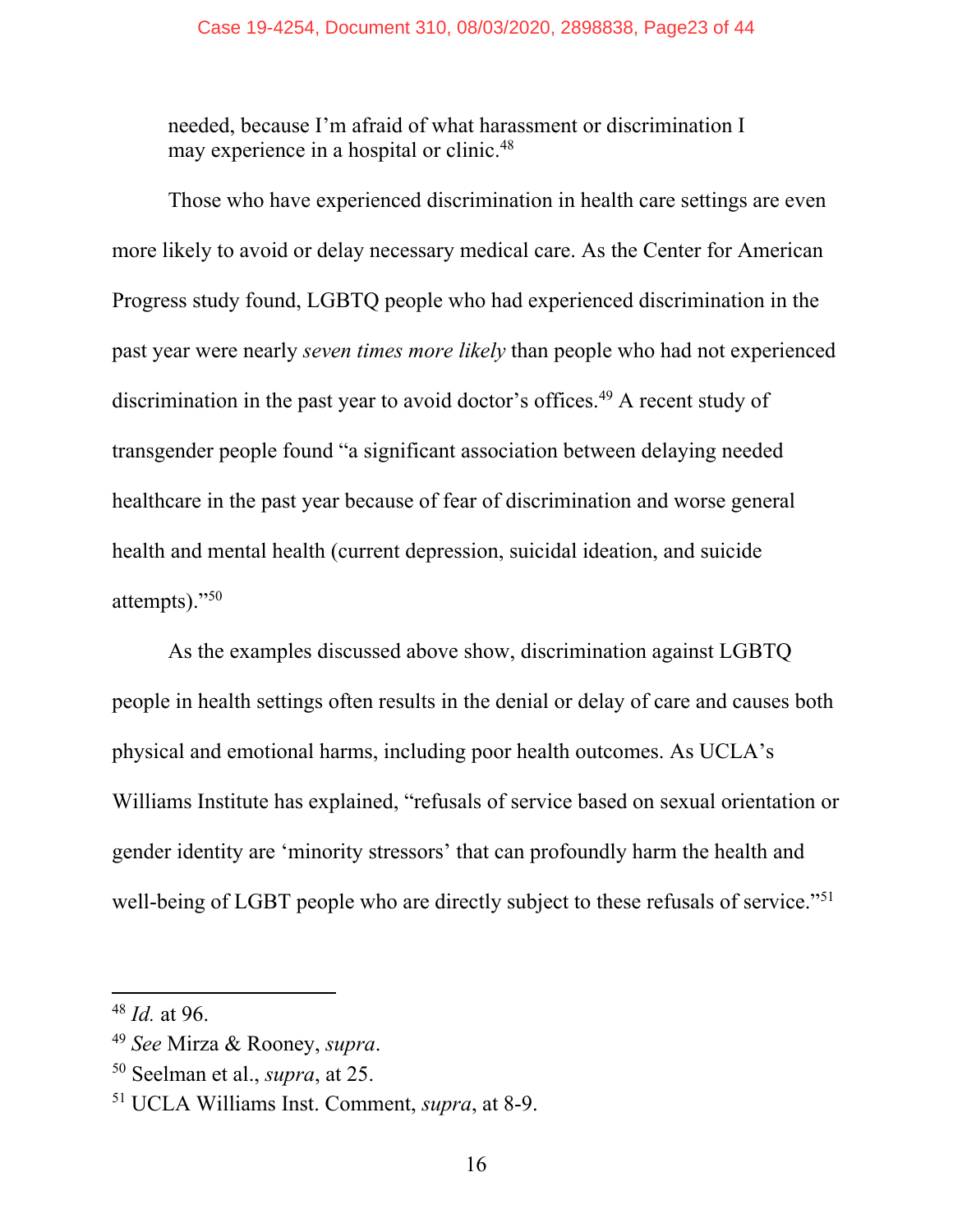#### Case 19-4254, Document 310, 08/03/2020, 2898838, Page24 of 44

In particular, "[w]hen a health care provider denies care or provides lesser care to an LGBT person because of their sexual orientation or gender identity – regardless of the intent behind the discrimination – it is a prejudice event, a type of minority stress, which has both tangible and symbolic impacts on the LGBT patient."<sup>52</sup>

As noted above, HHS's Healthy People 2020 has recognized that LGBTQ health disparities are linked to stigma and discrimination.<sup>53</sup> The U.S. Transgender Survey found that transgender people were nearly eight times more likely than the general population to be experiencing significant psychological distress, which was "associated with a variety of experiences of rejection, discrimination, and violence."54 In addition, more than two-thirds of respondents to the U.S. Transgender Survey who had been denied medical care because of anti-transgender bias in the past year reported a lifetime suicide attempt.<sup>55</sup>

<sup>52</sup> *Id.* at 9. This is consistent with research on "minority stress," a framework for understanding high rates of poor mental health and other disparities in a minority population resulting from chronic stressors such as stigma and discrimination. *See, e.g.*, Seelman et al., *supra*, at 19 (reviewing studies); Carl G. Streed et al., *Association Between Gender Minority Status and Self-Reported Physical and Mental Health in the United States*, 177 JAMA Internal Med. 1210 (2017), https://perma.cc/4LCQ-EDJY.

<sup>53</sup> U.S. Dep't of Health & Hum. Servs., *Healthy People 2020*, *supra*.

<sup>54</sup> James et al., *supra*, at 105-07.

<sup>55</sup> Jody L. Herman et al., UCLA Williams Inst., *Suicide Thoughts and Attempts Among Transgender Adults: Findings from the 2015 U.S. Transgender Survey* 24 & tbl.13 (Sept. 2019), https://perma.cc/P8QK-UXLG.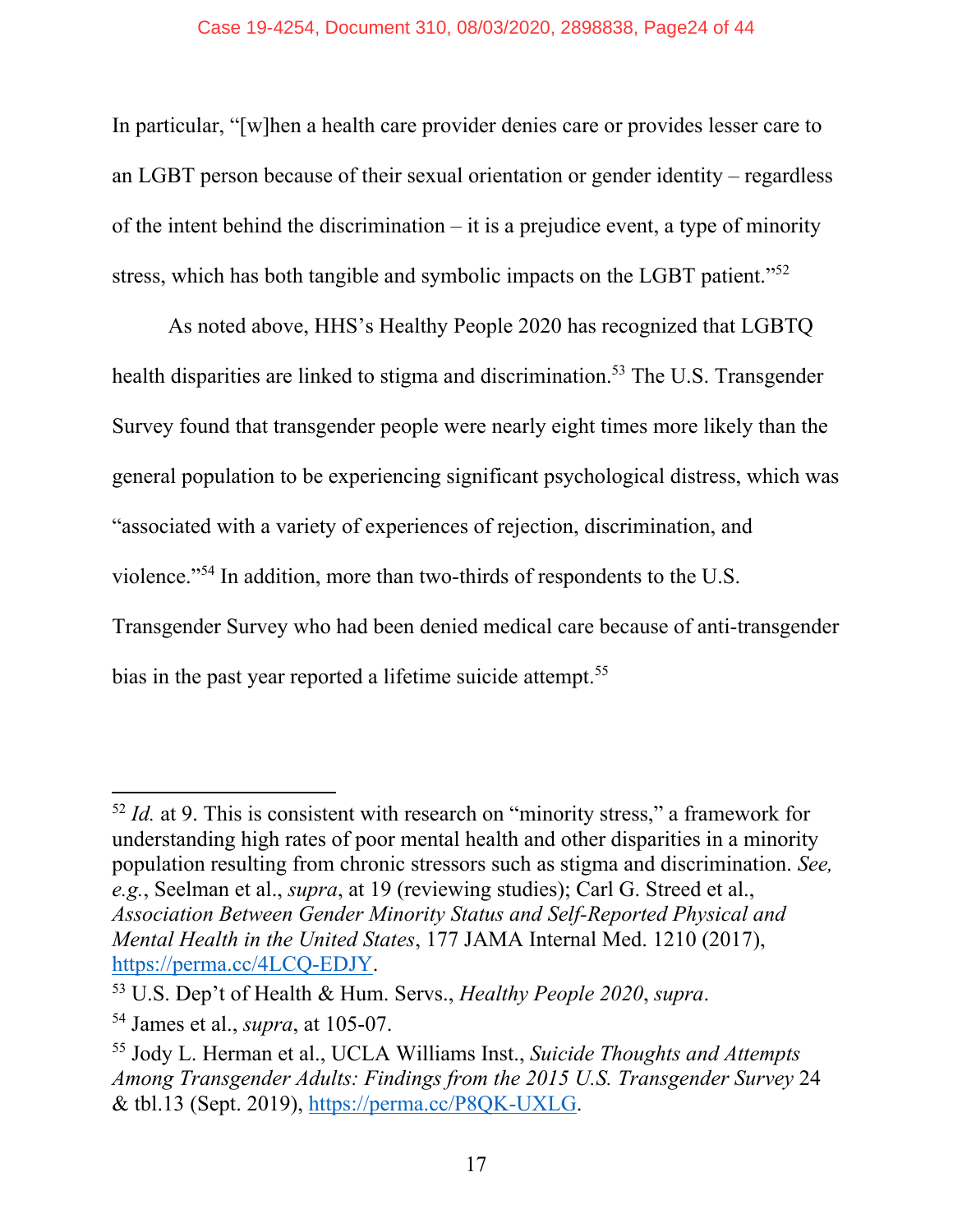### **B. The Final Rule Will Exacerbate Barriers to Health Care for LGBTQ People.**

The Final Rule will compound barriers to health care for LGBTQ people, particularly those who are transgender, by inviting health care workers to refuse services or referrals to LGBTQ people. HHS contemplates that the Rule will result in more health care workers raising religious- or conscience-related objections: it states that "[t]he Department expects that, as a result of this rule, more individuals, having been apprised of those rights, will assert them."56 84 Fed. Reg. at 23,250. And although HHS failed to adequately consider the costs to patients who will be denied care as a result of the Final Rule, it acknowledged that "[d]ifferent types of harm can result from denial of a particular procedure based on an exercise of belief or conviction." 84 Fed. Reg. at 23,251. HHS provides no evidence for its unsupported assertion that Final Rule will generate "significant overall increases in access" to health care. *Id.* at 23,252. The district court found this "assumption" contrary to HHS's earlier factual assessment that a similar rule could impede access to care, and that HHS "ignored its prior factual finding" without

<sup>&</sup>lt;sup>56</sup> The Rule will likely encourage more objections, even though, as the district court found, the Rule "did not respond to any documented problem." *New York*, 414 F. Supp. at 546. As the district court discussed in detail, one of HHS's stated justifications for the need for the Rule – that there had been a "significant increase" in complaints to HHS under the relevant statutory provisions – was "demonstrably false." *Id.* at 541.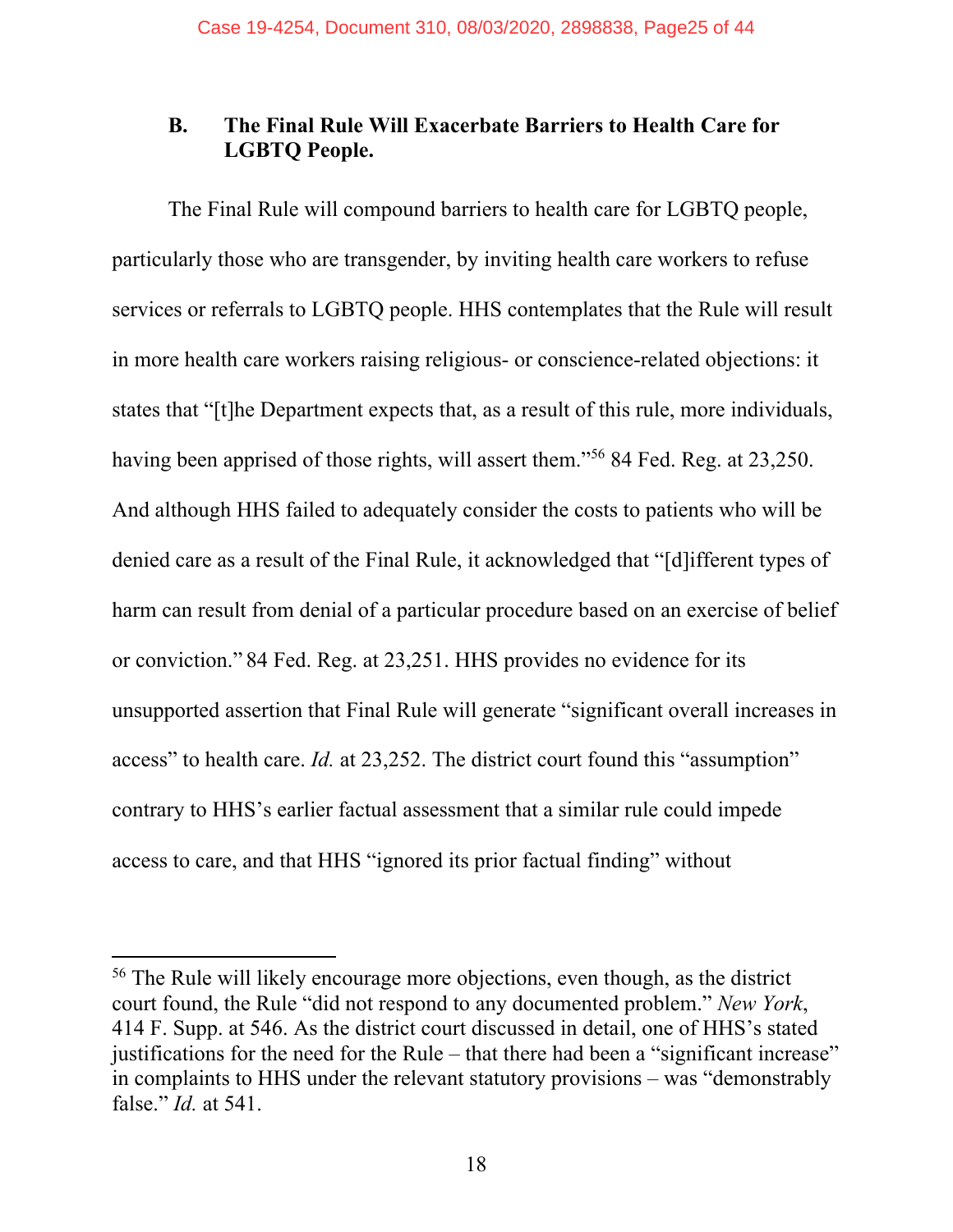#### Case 19-4254, Document 310, 08/03/2020, 2898838, Page26 of 44

"acknowledging or explaining the inconsistency of its positions." *See New York*, 414 F. Supp. 3d at 550; *see id.* at 549-52.

HHS's assumption that the Final Rule will increase access to care also flies in the face of the well-documented experiences of LGBTQ people in health care settings and the wide-ranging, lasting harms that result from denials of care, as well as the fear of denials of care or other forms of discrimination. As discussed below, the Final Rule will result in an increase in refusals of care to LGBTQ patients, particularly transgender people, and ambiguous language in the Final Rule may be misinterpreted to permit wider, status-based discrimination against LGBTQ patients.

First, the Final Rule will harm transgender patients seeking medically necessary, and in some cases, lifesaving medical procedures to treat gender dysphoria, the medical diagnosis characterized by the distress that arises from incongruence between a person's gender identity and the person's assigned sex at birth.57 Gender dysphoria is a serious medical condition: if untreated, it can lead to "clinically significant psychological distress, dysfunction, debilitating depression

<sup>57</sup> *See* Am. Psychiatric Ass'n, *Diagnostic and Statistical Manual of Mental Disorders* 451-53 (5th ed. 2013).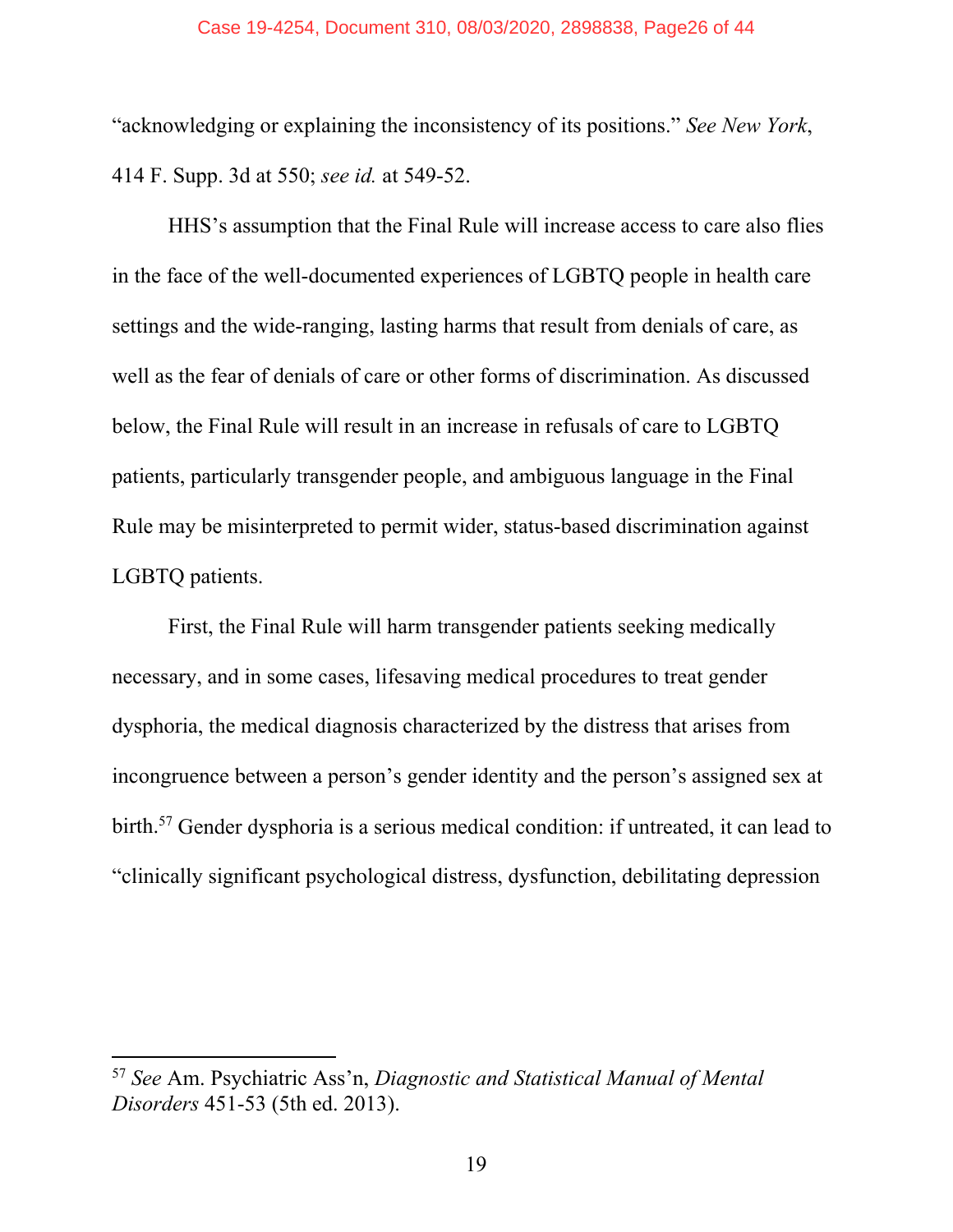and, for some people without access to appropriate medical care and treatment, suicidality and death."<sup>58</sup> It can, however, "be alleviated through treatment."<sup>59</sup>

The Final Rule, although ambiguous, appears to suggest that HHS may consider certain treatments for gender dysphoria as "sterilization." But procedures performed for the purpose of sterilization are different from treatments or procedures performed for other purposes, such as surgical treatments to treat gender dysphoria, that may also affect reproductive function. The Final Rule twice references *Minton v. Dignity Health*, No. 17-558259 (Cal. Super. Ct. Apr. 19, 2017), a lawsuit by a transgender man who challenged a Catholic hospital's sudden cancellation of his hysterectomy, which Mr. Minton was undergoing as part of his course of treatment for gender dysphoria. The hospital cancelled Mr. Minton's scheduled hysterectomy when it learned Mr. Minton was transgender, although the hospital routinely permits hysterectomies to be performed for patients who are not

<sup>58</sup> Am. Medical Ass'n, House of Delegates, Resolution 122 (A-08), Resolution on Removing Financial Barriers to Care for Transgender Patients 2 (2008), https://perma.cc/3KQA-Q39T.

<sup>59</sup> World Prof. Ass'n for Transgender Health, *Standards of Care for the Health of Transsexual, Transgender, and Gender-Nonconforming People* 1 (7th Version 2012), https://perma.cc/5WGR-FKSD. While specific treatments must be determined on an individualized basis, treatments for gender dysphoria can include: mental health services, such as assessment, counseling, and psychotherapy; social transition (living one's life in accordance with one's gender identity); hormone treatment; and surgical procedures. *See id.* at 9-10; World Prof. Ass'n for Transgender Health, *Position Statement on Medical Necessity of Treatment, Sex Reassignment, and Insurance Coverage in the U.S.A.* 3 (Dec. 21, 2016), https://perma.cc/CJB3-WULJ.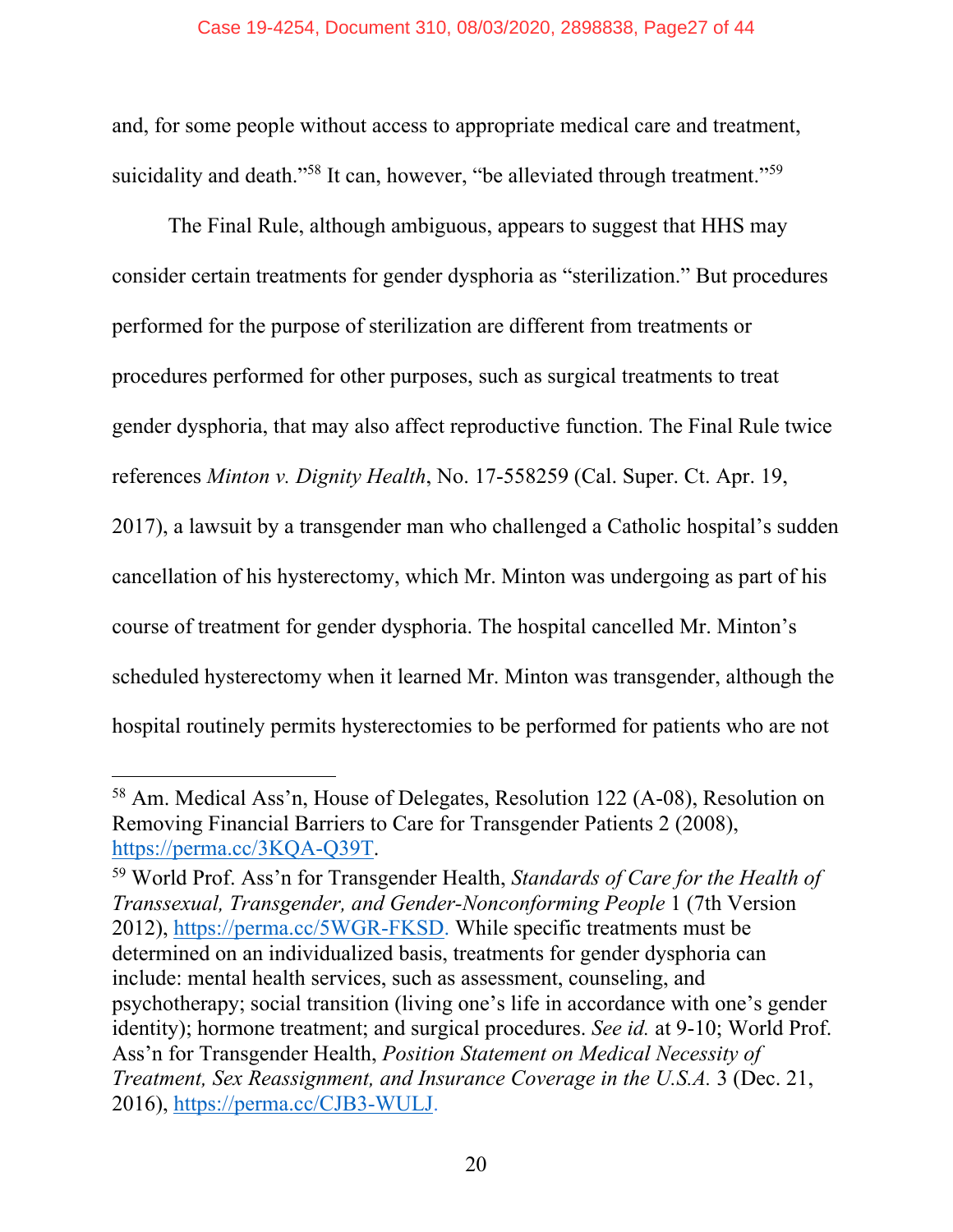#### Case 19-4254, Document 310, 08/03/2020, 2898838, Page28 of 44

transgender.60 HHS lists the *Minton* case as an example of lawsuits "claiming that Federal or State laws require private religious entities to perform . . .

sterilizations," 84 Fed. Reg. 23,178, and also includes the case in its "overview of reasons" for the Final Rule, *id.* at 23,176 n.27. In response to comments seeking clarification on HHS's interpretation of "sterilization" and treatment for gender dysphoria, HHS states that it will consider any complaints on a "case-by-case basis." *Id.* at 23,205.

The Rule thus appears to invite health care workers – defined extraordinarily broadly to include even a person who schedules procedures, <sup>61</sup> *see id.* at  $23,186 -$  to refuse certain treatment to transgender people, even if the provider routinely performs the same procedure, such as a hysterectomy, for patients who are not transgender. This will be harmful. As noted above, while denials of any kind of needed medical care can have negative consequences, denial of treatment for gender dysphoria can result in serious harm. As the American Medical Association

<sup>60</sup> *See Minton v. Dignity Health*, First Am. Compl., *supra*.

 $61$  The district court concluded that the Final Rule's definitions were substantive, and that under the Final Rule, the Church Amendment would apply, for example, "to a hospital or clinic receptionist responsible for scheduling appointments, and to an elevator operator of ambulance driver responsible for taking a patient to an appointment or procedure." *New York*, 414 F. Supp. at 515. The court noted that the Rule would "for the first time, construe the Church Amendment to permit abstention from activities ancillary to a medical procedure, including ones that occur on days other than that of the procedure," and that "HHS counsel acknowledged that the agency had never previously articulated this view. . . ." *Id.*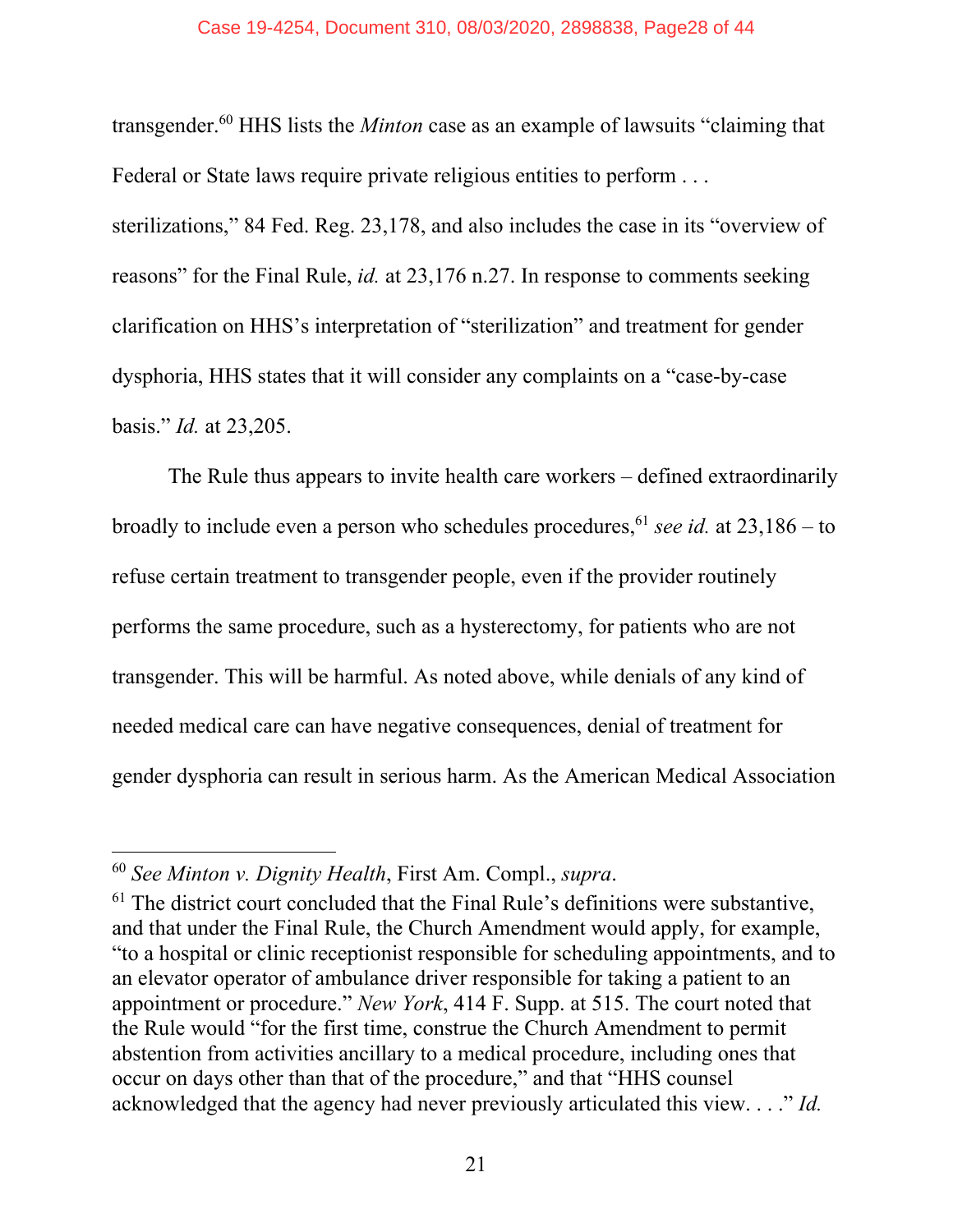#### Case 19-4254, Document 310, 08/03/2020, 2898838, Page29 of 44

has recognized, delaying treatment for gender dysphoria "can cause and/or aggravate additional serious and expensive health problems, such as stress-related physical illnesses, depression, and substance abuse problems, which further endanger patients' health. . . . "<sup>62</sup>

Second, the Final Rule contains additional ambiguous language that may be misconstrued by health care workers and patients as permitting status-based discrimination against LGBTQ people, which is contrary to law and per se harmful, in addition to harming patients who will be denied services or referrals as a result. In response to comments expressing concern that the Rule would purport to cover areas beyond the scope of the underlying statutes, including "HIV treatment, pre-exposure prophylaxis, and infertility treatment," HHS did *not* say that such areas are outside the scope of the Final Rule or the underlying statutes. 84 Fed. Reg at 23,182. Rather, HHS states that if it receives a complaint regarding these procedures, it would "examine the facts and circumstances of the complaint to determine whether it falls within the scope of the statute in question and these regulations."63 *Id.* And in response to comments expressing concern that the rule

<sup>62</sup> Am. Medical Ass'n, *supra*, at 2.

<sup>63</sup> Plaintiffs-Appellees such as Cook County and the State of Illinois anticipate religious or conscience objections to pre-exposure prophylaxis because some individuals believe it "condones homosexuality," for example. *See* Decl. of John Jay Shannon, MD ¶ 22, No. 19:cv-04676, Dkt. No. 43-49; Decl. of Dr. Ngozi O. Ezike, ¶ 38, No. 19:cv-04676, Dkt. No. 43-17.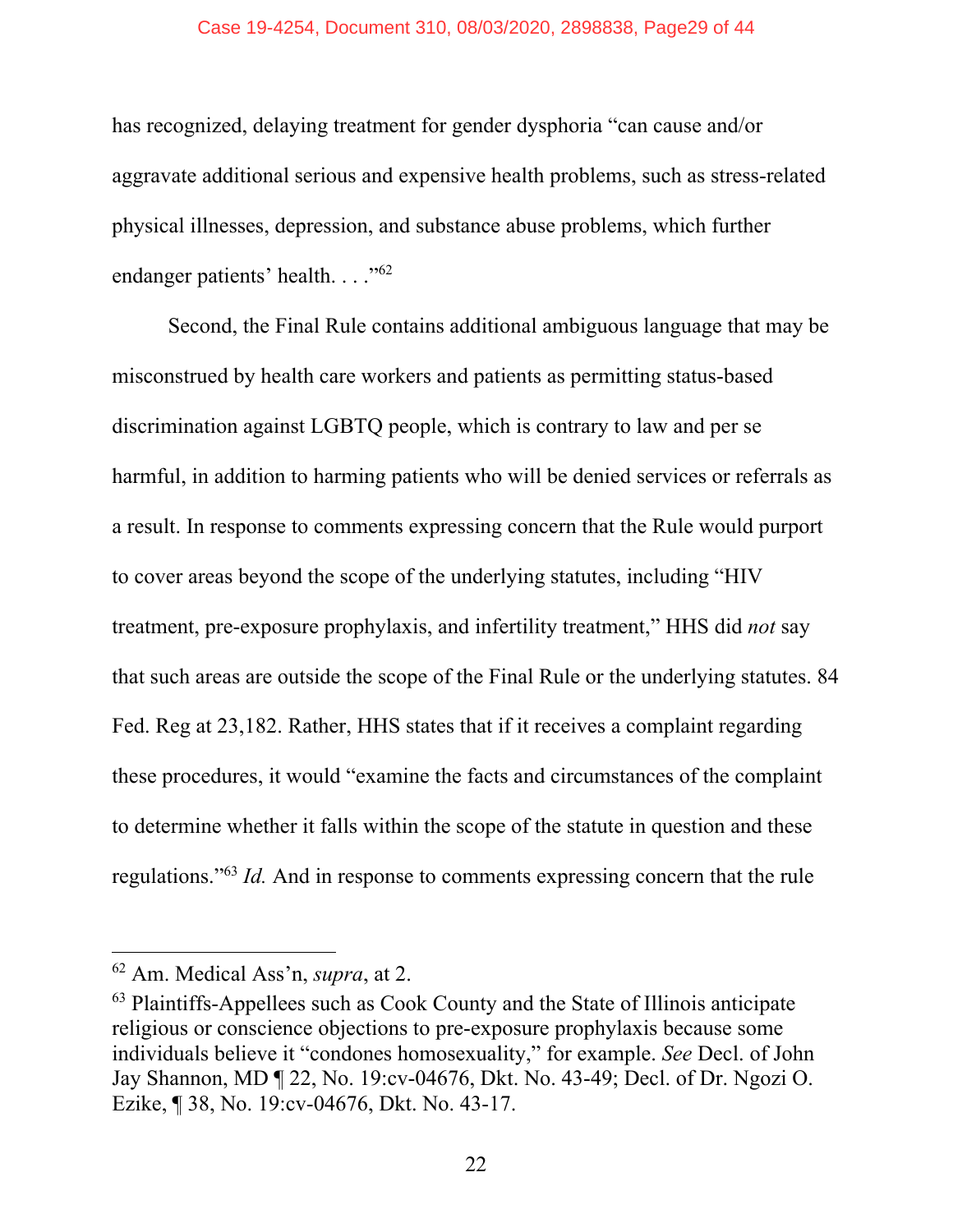could "impact counseling or referrals for LGBT *persons*," *id.* at 23,189 (emphasis added), HHS declined to clarify that the Final Rule does not authorize the denial of services based on a patient's sexual orientation or gender identity. Rather, HHS says it "does not pre-judge matters without the benefit of specific facts and circumstances," and that it will evaluate particular claims on a "case-by-case basis." *Id.* Nothing in the statutes underlying the Final Rule authorizes status-based discrimination based on a patient's sex, including sexual orientation and gender identity. Nor could it, as Section 1557 of the Affordable Care Act prohibits discrimination on the basis of sex in health programs or activities receiving federal financial assistance. 42 U.S.C. § 18116(a); *Bostock v. Clayton County*, \_\_ U.S. \_\_, 140 S. Ct. 1731, 2020 WL 3146686, at \*1741 (June 15, 2020) ("[I]t is impossible to discriminate against a person for being homosexual or transgender without discriminating against that individual based on sex."). Rather than clearly affirming that such discrimination is unlawful, HHS appears to leave open the possibility it would construe the statutes underlying the Final Rule in a way that would allow such mistreatment of LGBTQ people. This will only invite discrimination and discourage LGBTQ people from seeking necessary health care.

#### **CONCLUSION**

For the reasons above, Amici urge the Court to affirm the district court's grant of summary judgment to Plaintiffs-Appellant and vacatur of the Final Rule.

23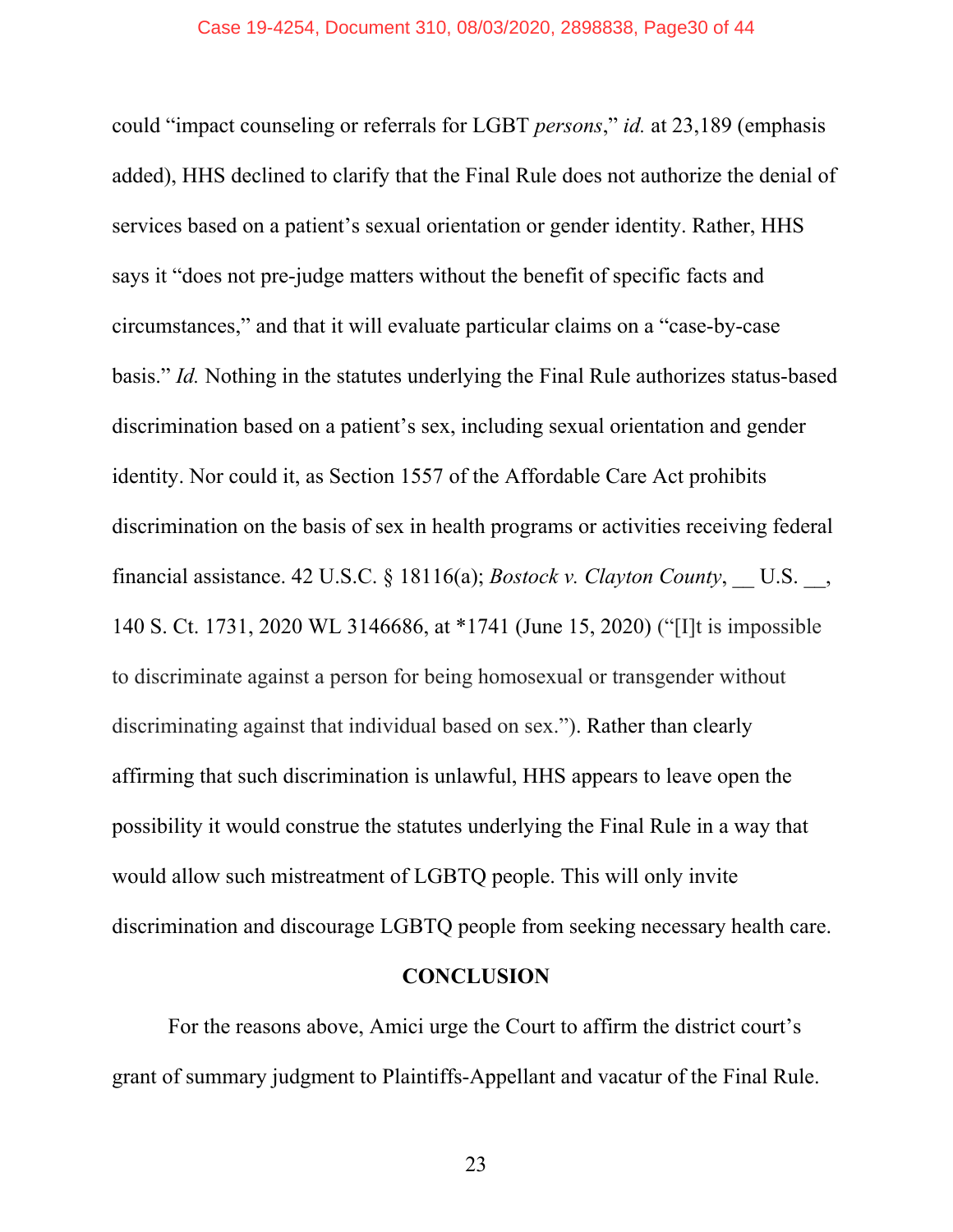Dated: August 3, 2020

Of counsel:

Susan Feigin Harris MORGAN LEWIS & BOCKIUS LLP 1000 Louisiana Street Houston, TX 77002-5005 Telephone: +1.713.890.5000 susan.harris@morganlewis.com

Susan Baker Manning MORGAN LEWIS & BOCKIUS LLP 1111 Pennsylvania Avenue NW Washington, DC 20004 Telephone: +1.202.739.6000 susan.manning@morganlewis.com

Respectfully submitted,

/s/ Julie Wilensky Julie Wilensky NATIONAL CENTER FOR LESBIAN RIGHTS 870 Market Street, Suite 370 San Francisco, CA 94102 jwilensky@nclrights.org

*Counsel for Amici Curiae National Center for Lesbian Rights et al.*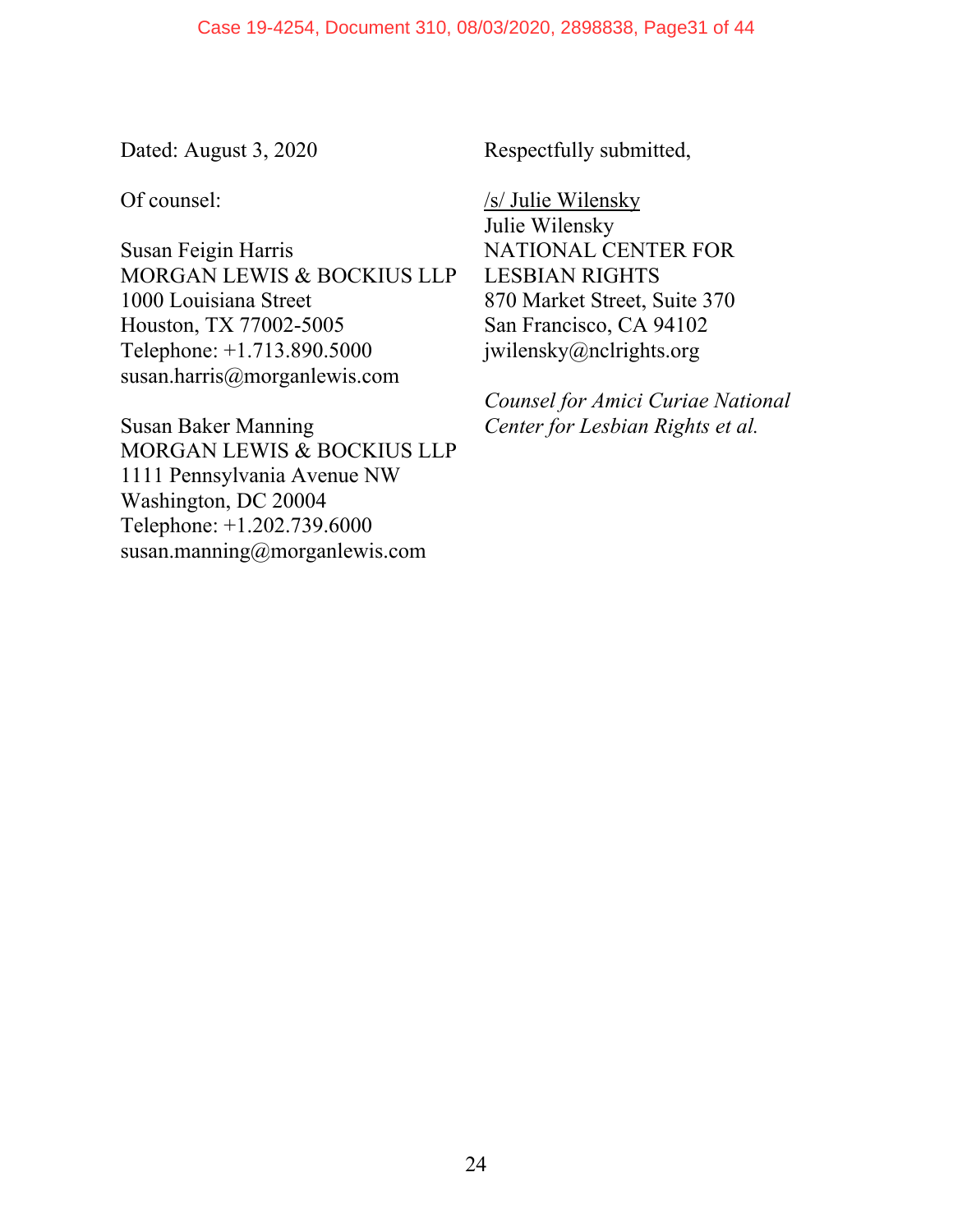# **CERTIFICATE OF COMPLIANCE**

1. This document complies with the type-volume limit of Fed. R. App. P. 32(a)(7)(B) and 29(a)(5) because, excluding the parts of the document exempted by Fed. R. App. P. 32(f), this document contains 5,655 words.

2. This document complies with the typeface requirements of Fed. R.

App. P. 32(a)(5) and the type-style requirements of Fed. R. App. P. 32(a)(6),

because this document has been prepared in a proportionally spaced typeface using

Microsoft Word for Microsoft Office 365 in Times New Roman 14-point font.

/s/ Julie Wilensky Attorney for Amici Curiae NCLR et al. Dated: August 3, 2020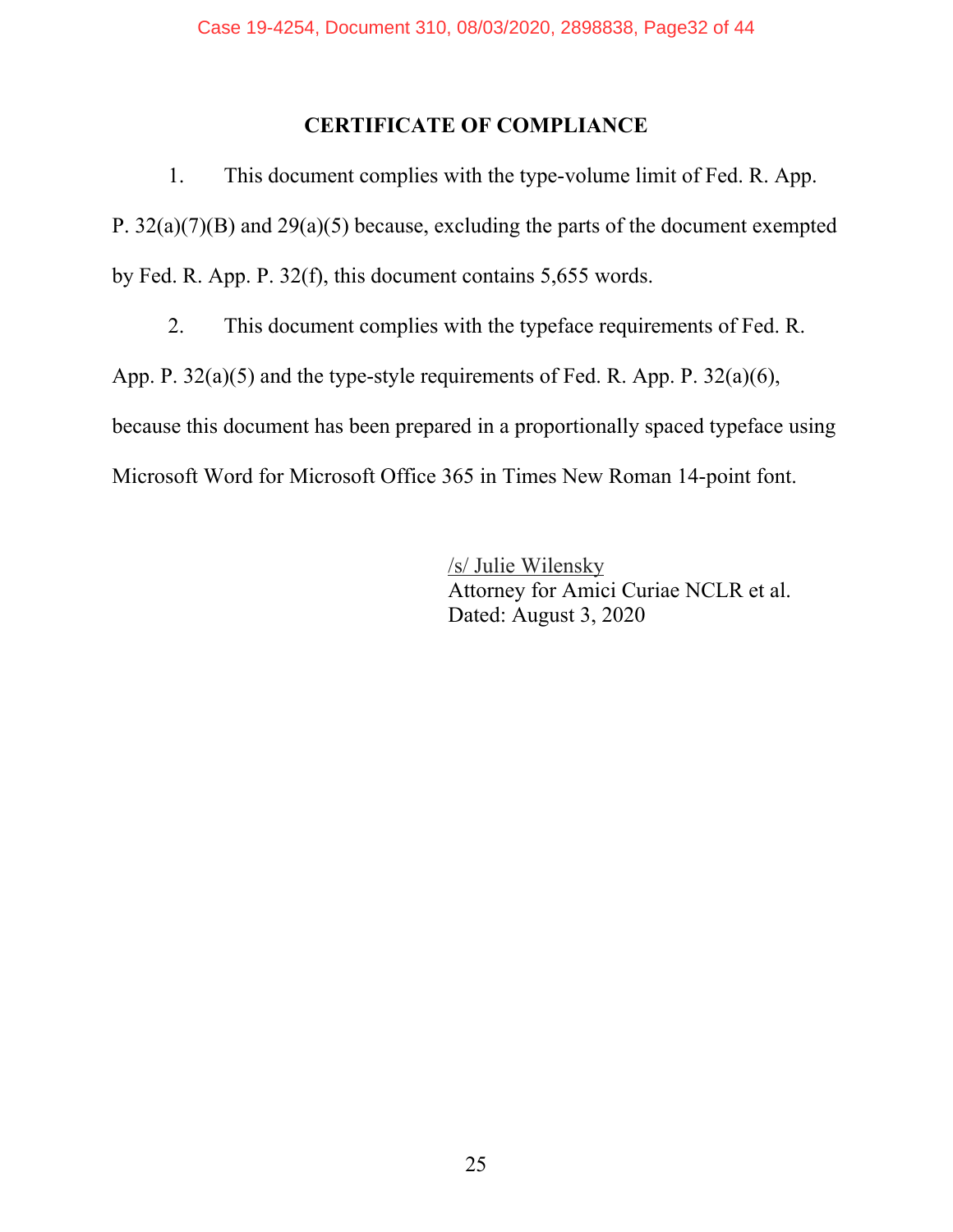# **CERTIFICATE OF SERVICE**

I certify that I electronically filed the foregoing with the Clerk of the Court for the United States Court of Appeals for the Second Circuit by using the appellate CM/ECF system on August 3, 2020. I certify that all participants in the case who are registered CM/ECF users will be served by the appellate CM/ECF system.

# /s/ Julie Wilensky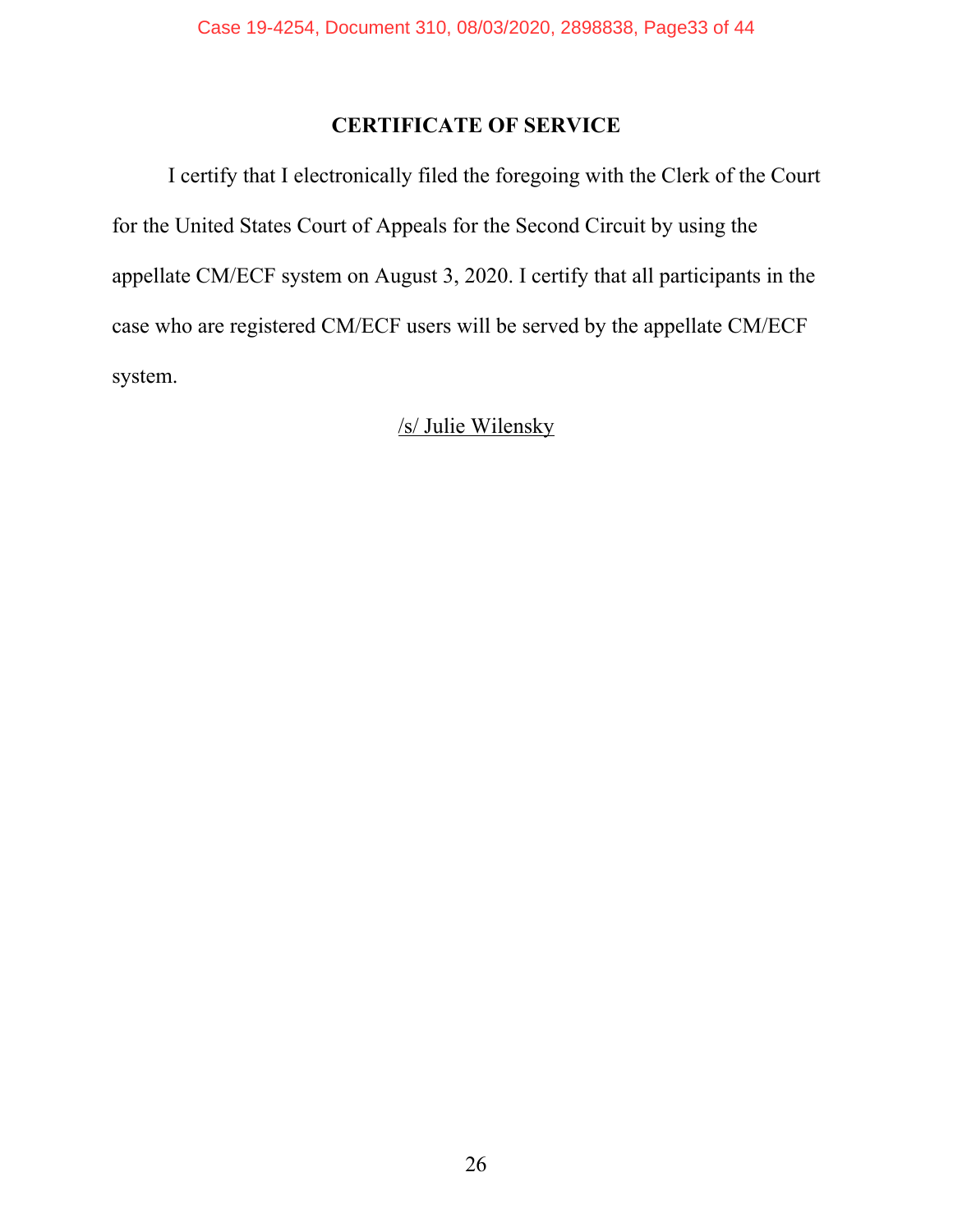#### **APPENDIX**

The **National Center for Lesbian Rights (NCLR)** is a national nonprofit legal organization dedicated to protecting and advancing the civil rights of lesbian, gay, bisexual, transgender, and queer people and their families through litigation, public policy advocacy, and public education. Since its founding in 1977, NCLR has played a leading role in securing fair and equal treatment for LGBTQ people and their families in cases across the country involving constitutional and civil rights. NCLR has a particular interest in eradicating discrimination against LGBTQ people in health care settings and represents LGBTQ people in cases relating to access to health care in courts throughout the country.

**Bay Area Lawyers for Individual Freedom (BALIF)** is a bar association of approximately 500 lesbian, gay, bisexual, transgender, queer and intersex ("LGBTQI") members in the San Francisco Bay Area legal community. BALIF promotes the professional interests and social justice goals of its members and the legal interests of the LGBTQI community at large. For nearly 40 years, BALIF has actively participated in public policy debates concerning the rights of LGBTQI people and has authored and joined amicus efforts concerning matters of broad public importance.

**Callen-Lorde Community Health Center** provides sensitive, quality health care and related services to New York's LGBT communities regardless of ability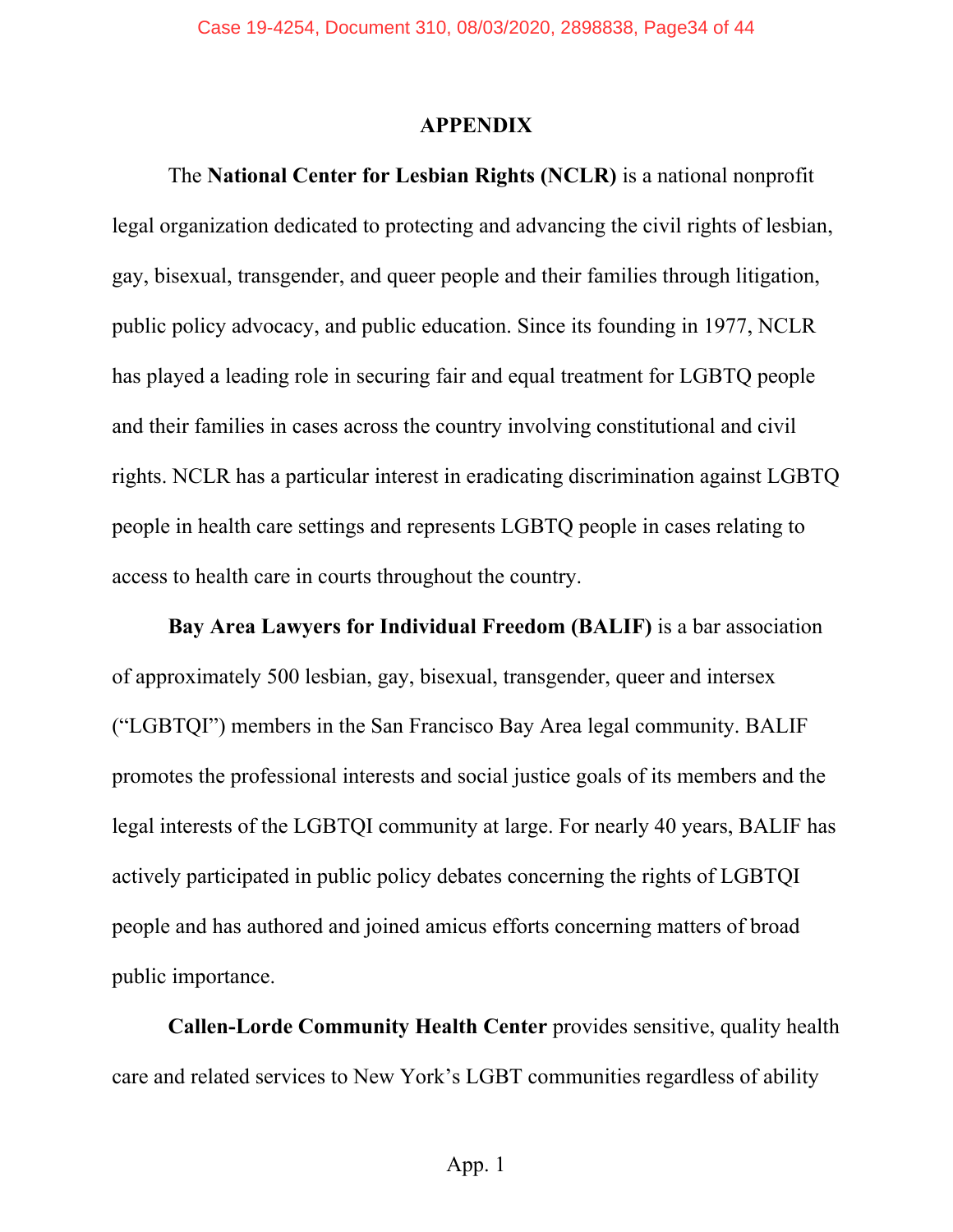to pay. To further its mission, Callen-Lorde promotes health education and wellness, and advocates for LGBTQ health issues.

**Center for Constitutional Rights** (CCR) is a national, non-profit legal, educational, and advocacy organization dedicated to advancing and protecting the rights guaranteed by the United States Constitution and international law. Founded in 1966 to represent civil rights activists in the South, CCR has a long history of litigating cases on behalf of those with the fewest protections and least access to legal resources, including LGBTQIA+ communities of color impacted by discrimination.

The **Empire Justice Center** is a New York-based multi-issue, multistrategy public interest law firm founded in 1973 that is focused on changing the systems within which poor and low-income families live, including those marginalized based upon sexual orientation, gender identity and gender expression. We believe in the critical importance of eliminating discrimination and harassment in all forms and ensuring that all people do not face discriminatory barriers when seeking health care or in any public benefit or public accommodation. Our core practice includes ensuring the legal and civil rights of lesbian, gay, bisexual, transgender, queer, and intersex (LGBTQI) individuals and their families and ensuring full and equal access to health care and services. We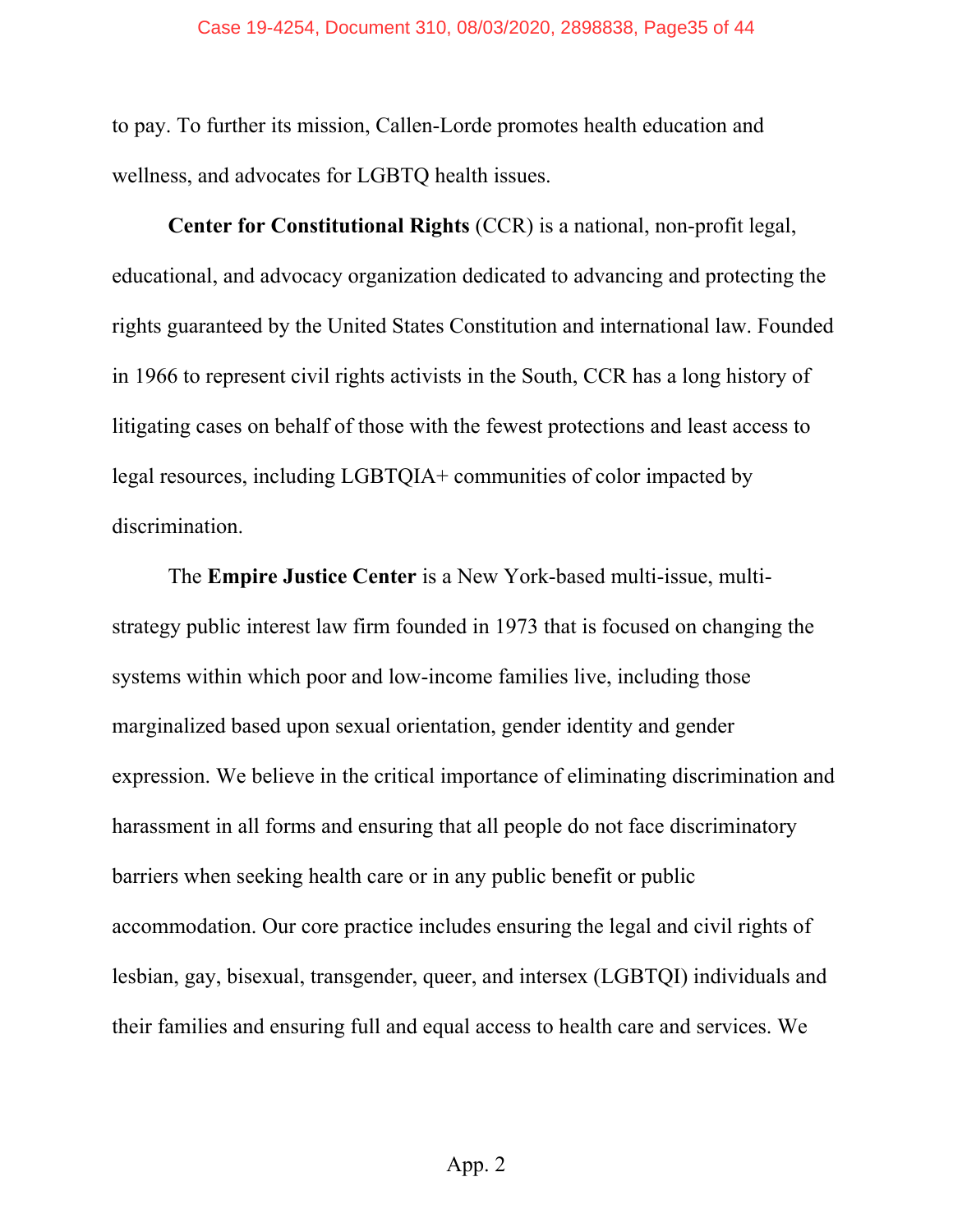#### Case 19-4254, Document 310, 08/03/2020, 2898838, Page36 of 44

advance our work through impact litigation and direct legal services, policy advocacy, training, and education.

Founded in 1999, **Equality California (EQCA)** is the nation's largest statewide lesbian, gay, bisexual, transgender and queer+ ("LGBTQ+") civil rights organization. Equality California brings the voices of LGBTQ+ people and allies to institutions of power in California and across the United States, striving to create a world that is healthy, just, and fully equal for all LGBTQ+ people. We advance civil rights and social justice by inspiring, advocating, and mobilizing through an inclusive movement that works tirelessly on behalf of those we serve. Equality California frequently participates in litigation in support of the rights of LGBTQ+ persons.

**Equality Federation** is the strategic partner to state-based equality organizations advocating on behalf of LGBTQ people. Since 1997, we have worked throughout the country with our member organizations to make legislative and policy advances on critical issues including marriage, nondiscrimination, safe schools, and healthy communities.

**Family Equality** (formerly Family Equality Council) is a national organization that advances lived and legal equality for LGBTQ families and those who wish to form them. Since its founding in 1979, Family Equality has worked to change attitudes, laws, and policies through advocacy and public education to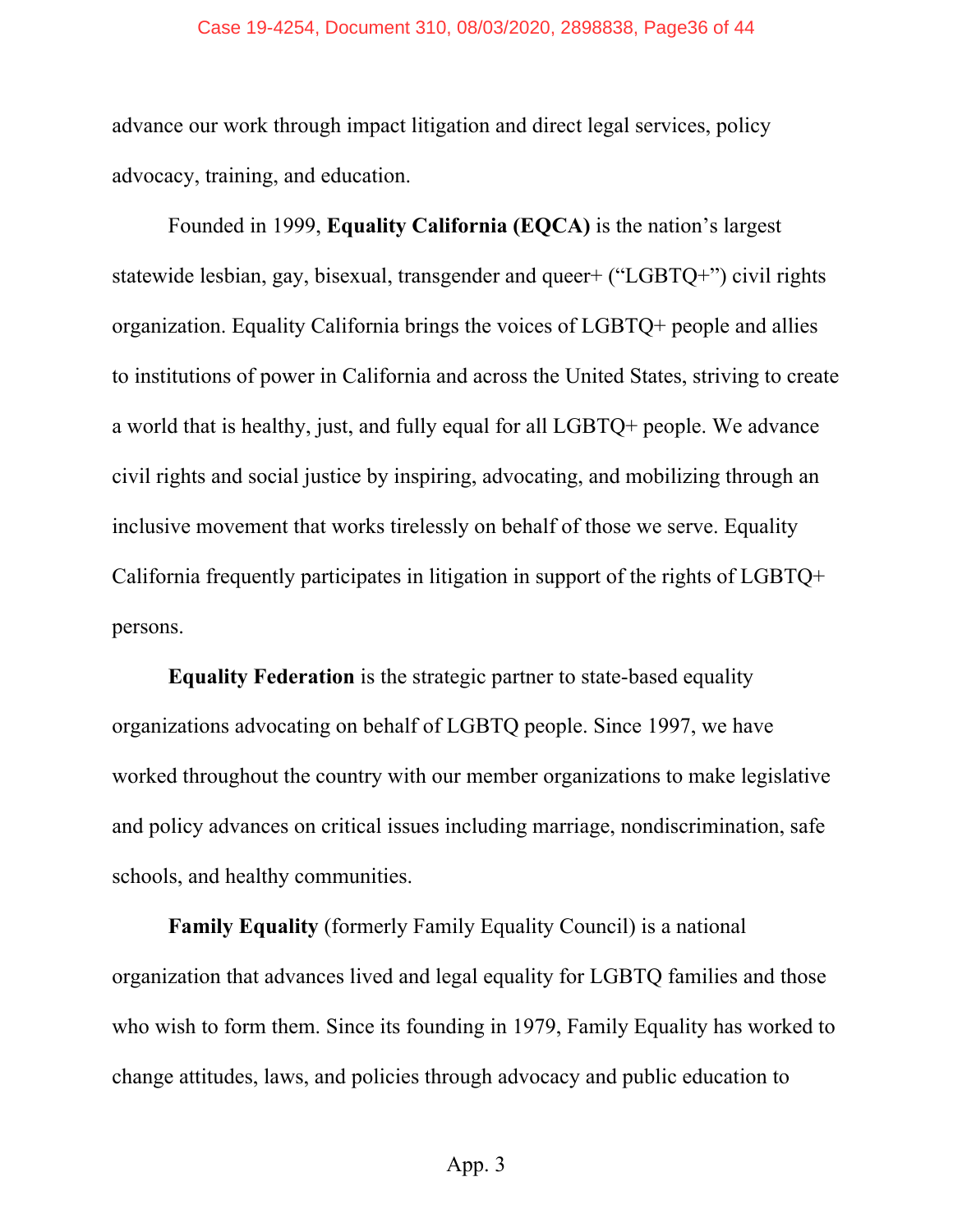#### Case 19-4254, Document 310, 08/03/2020, 2898838, Page37 of 44

ensure that all families, regardless of creation or composition, are respected, loved, and celebrated in all aspects of their life. Given the profound impact that health care has on an individual and their family, Family Equality has an ongoing interest in ensuring that LGBTQ people have equal access to quality health care services and are able to receive health care from welcoming and affirming providers.

**FORGE, Inc.** is a 26-year-old, national transgender anti-violence organization. The people we work with are survivors of all types of crime and trauma, and frequently need both acute and long-term medical care, which they are all too often denied.

**FreeState Justice, Inc. (FreeState)** is Maryland's statewide legal advocacy organization that seeks to improve the lives of lesbian, gay, bisexual, transgender, and queer ("LGBTQ") people. FreeState advocates for LGBTQ Marylanders by combining direct legal services with education and outreach to ensure that the LGBTQ community receives fair treatment in the law and in society. As such, FreeState has a particular interest in ensuring the equal treatment of LGBTQ individuals seeking to access health care.

Through strategic litigation, public policy advocacy, and education, **GLBTQ Legal Advocates & Defenders (GLAD)** works in New England and nationally to create a just society free of discrimination based on gender identity and expression, HIV status, and sexual orientation. GLAD has litigated widely in both state and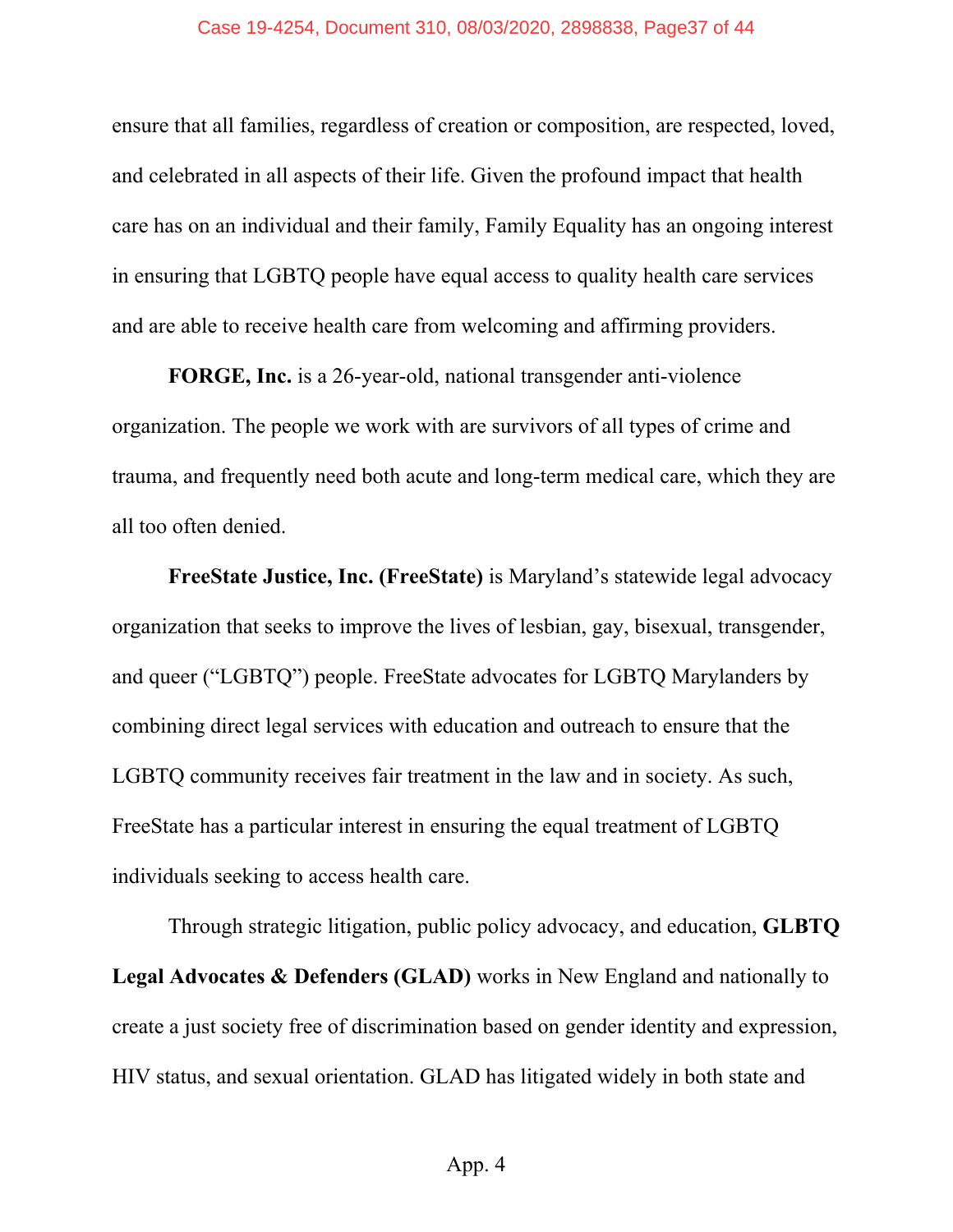#### Case 19-4254, Document 310, 08/03/2020, 2898838, Page38 of 44

federal courts in all areas of the law in order to protect and advance the rights of lesbians, gay men, bisexuals, transgender individuals, and people living with HIV and AIDS. Since its founding in 1978, GLAD has zealously advocated for LGBTQ people and people living with HIV/AIDS who have been profoundly harmed by discrimination in access to healthcare by hospitals, healthcare providers, and insurers.

**Howard Brown Health** is one of the nation's largest LGBT organizations providing health care to more than 30,000 adults and youth in Chicago. It exists to eliminate the disparities in health care experienced by lesbian, gay, bisexual and transgender people through research, education and the provision of services promoting health and wellness.

The **Human Rights Campaign (HRC)**, the largest national lesbian, gay, bisexual, transgender, and queer ("LGBTQ") advocacy organization, envisions an America where LGBTQ people are ensured of their basic equal rights, and can be open, honest and safe at home, at work and in the community. Equal treatment when seeking healthcare is among these basic rights.

**Legacy Community Health Services, Inc**. is a Houston-based full-service Federally Qualified Health Center that identifies unmet needs and gaps in healthrelated services and develops client-centered programs to address those needs. It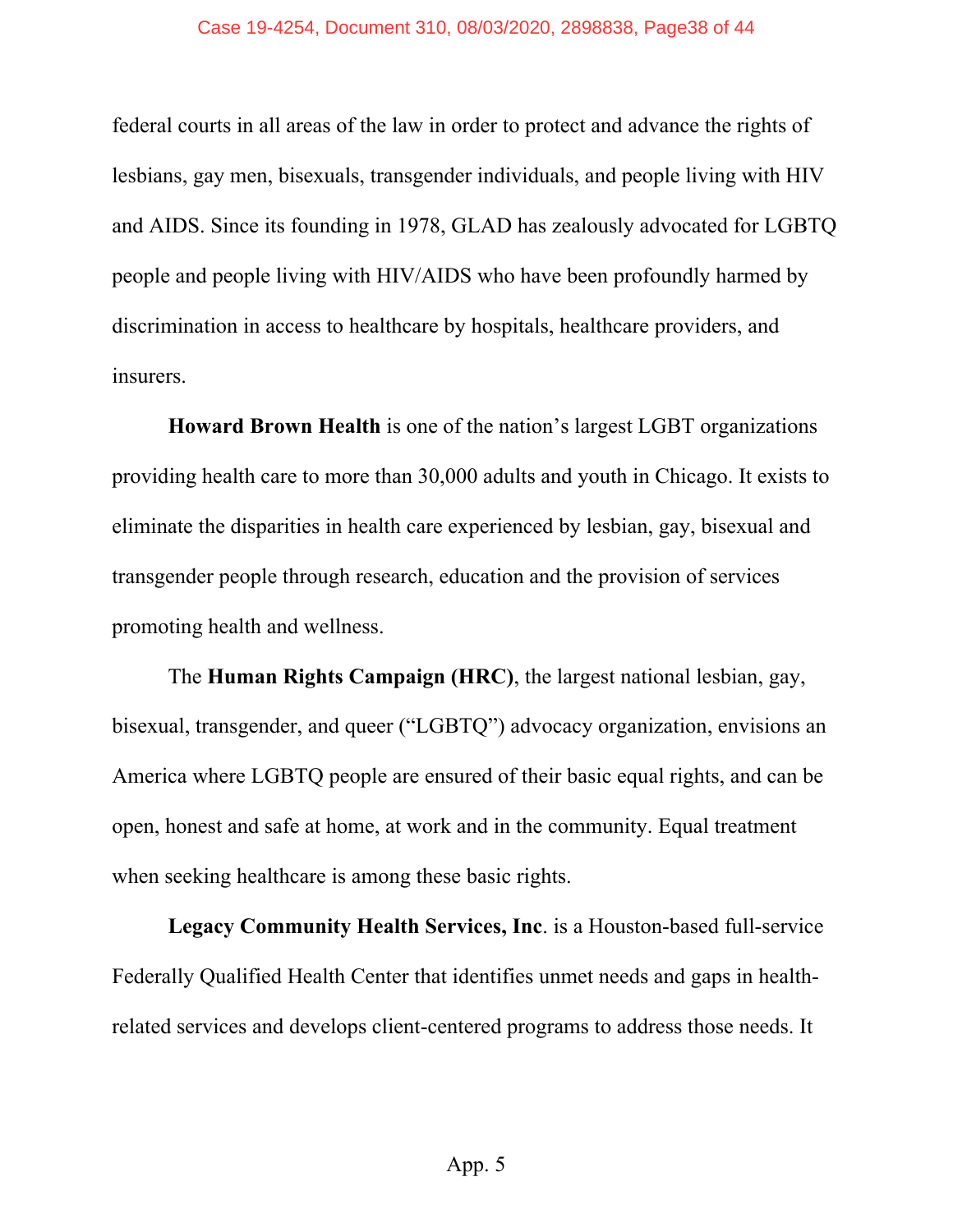#### Case 19-4254, Document 310, 08/03/2020, 2898838, Page39 of 44

provides a wide range of health services, including comprehensive HIV/AIDS care.

**Legal Voice**, founded in 1978 as the Northwest Women's Law Center, is a non-profit public interest organization in the Pacific Northwest dedicated to protecting the rights of women, girls, and LGBTQ people through litigation, legislative advocacy, and the provision of legal information and education. Legal Voice's work includes decades of advocacy in the courts and in the Washington Legislature to advance the rights of LGBTQ people and their families to ensure that they are free from discrimination based on their sex, sexual orientation, and gender identity or expression. Legal Voice has participated as counsel and as amicus curiae in numerous cases throughout the Northwest and the country, and serves as a regional expert and advocate in the area of gender equality.

The **LGBT Bar Association of New York** is a non-profit bar organization based in New York, New York that is dedicated to promoting equality and access to justice for members of the LGBTQ community.

**Movement Advancement Project (MAP)** works to ensure that all people have a fair chance to pursue health and happiness, earn a living, take care of the ones they love, be safe in their communities, and participate in civic life. MAP provides independent and rigorous research, insight and communications that help speed equality and opportunity for all.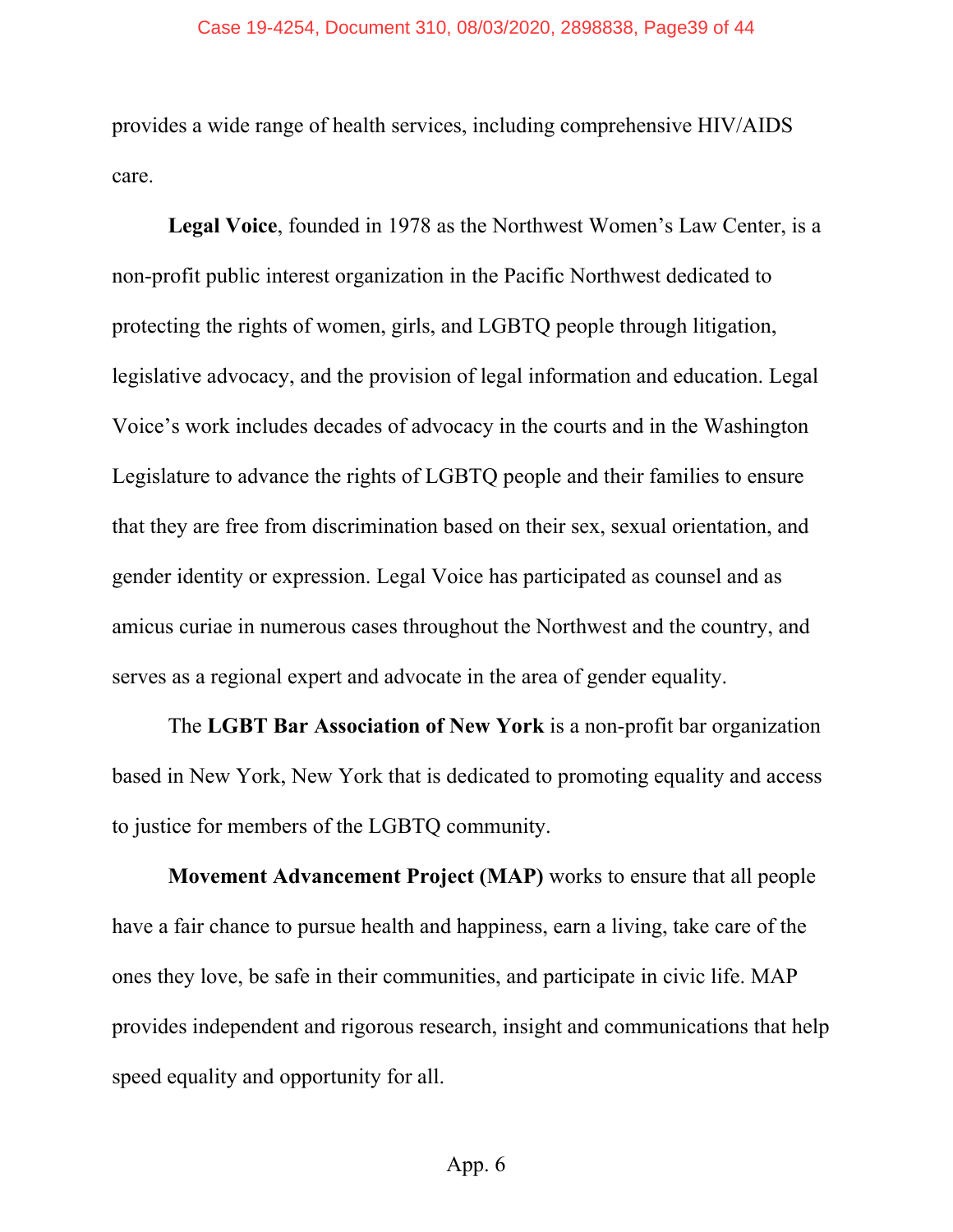**National Center for Transgender Equality (NCTE)** is a national social justice organization founded in 2003 and devoted to advancing justice, opportunity, and well-being for transgender people through education and advocacy on national issues. NCTE works with policymakers and communities around the country to develop fair and effective public policy, including in the area of health care access for transgender people.

The **National LGBT Cancer Network** is a New York-based nonprofit organization that works to improve the lives of LGBT cancer survivors and those at risk for cancer through education, training of health care providers, and advocating for LGBT survivors in mainstream cancer organizations, the media, and research. LGBT Americans already face discrimination in the health care system—a problem that is particularly acute for transgender people. As part of its mission, the Cancer Network is intimately familiar with the body of research establishing that LGBT individuals are disproportionately affected by cancer and other serious illnesses and face significant barriers to accessing quality health care.

The **National LGBTQ Task Force** is the nation's oldest national LGBTQ advocacy group. As a progressive social-justice organization, the Task Force works to achieve full freedom, justice, and equality for Lesbian, Gay, Bisexual, Transgender, and Queer (LGBTQ) people and their families. The Task Force trains and mobilizes activists across the Nation to combat discrimination against LGBTQ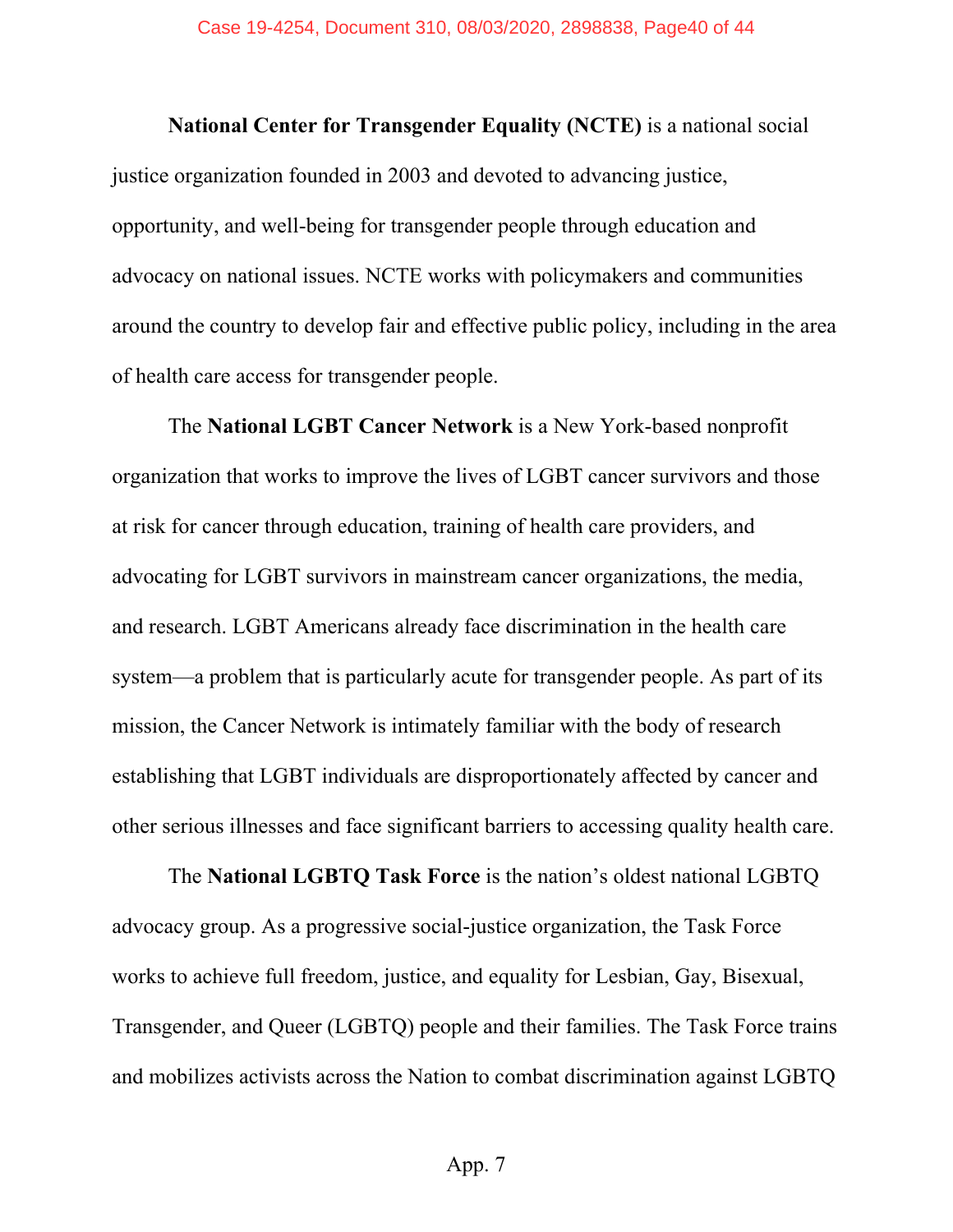people in every aspect of their lives, including housing, employment, healthcare, retirement, and basic human rights. Recognizing that LGBTQ persons of color are subject to multifaceted discrimination, the Task Force is also committed to racial justice. To that end, the Task Force hosts the Racial Justice Institute at its annual Creating Change Conference, which equips individuals with skills to advance LGBTQ freedom and equality.

The **National Trans Bar Association (NTBA)** is a national bar association by and for transgender and gender nonconforming (TGNC) legal professionals and law school students and allies who care about transgender rights. NTBA's core mission is to support transgender people in the legal profession and to increase the transgender community's access to affordable and culturally competent legal services. In particular, NTBA strives to secure formal legal protections for TGNC people and meaningfully address issues of equity.

**One Colorado** is the state's leading advocacy organization for LGBTQ Coloradans and their families. The mission of the organization is to secure protections and advance opportunities for LGBTQ Coloradans and their families.

**OutFront Minnesota (OFM)** is the largest advocacy organization for lesbian, gay, bisexual, transgender, and queer people in the Northstar State. OFM is dedicated to making Minnesota a place where people can be who they are, love whom they love, and live without fear of discrimination, harassment, or violence.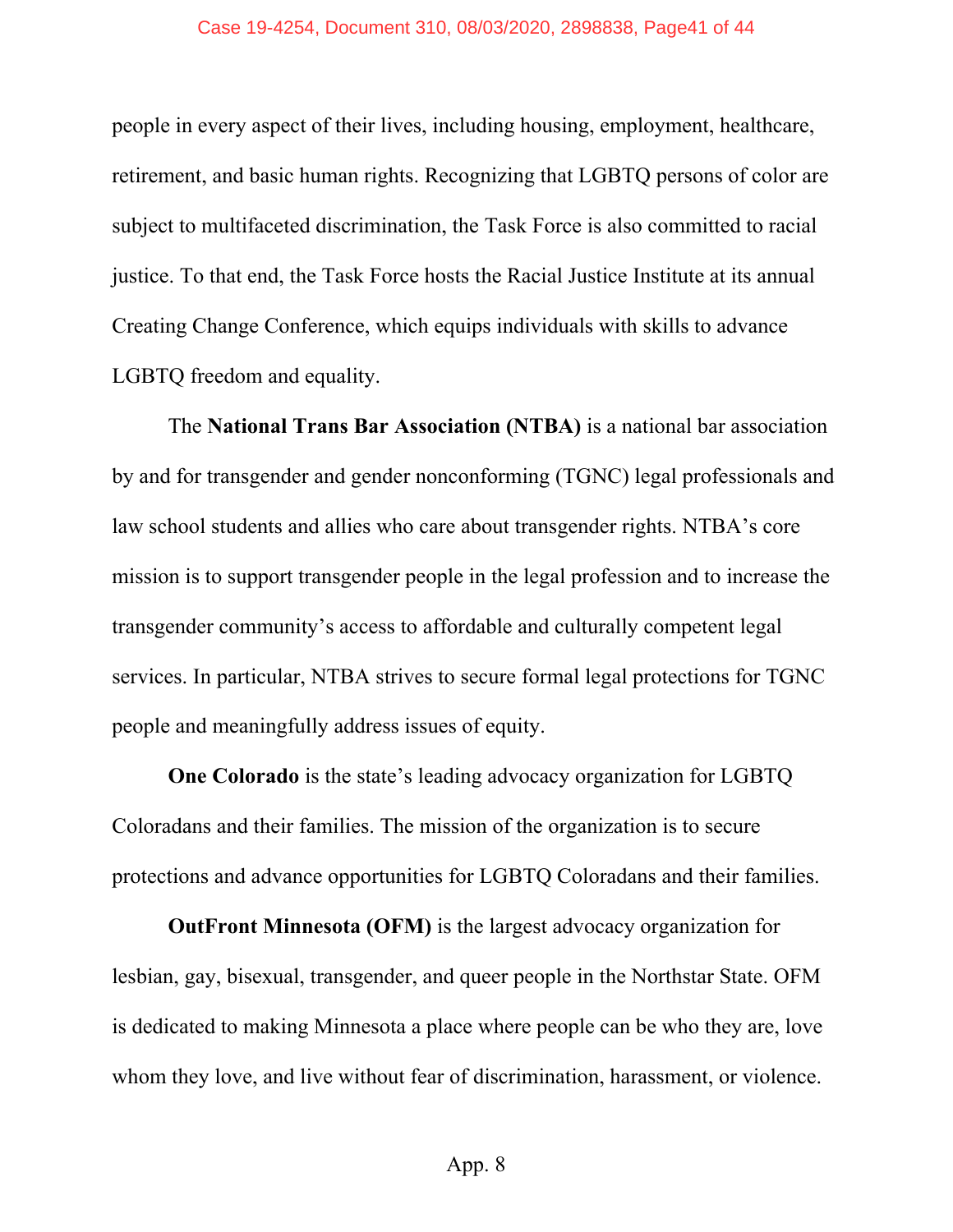**QLaw**, the LGBTQ+ Bar Association of Washington, is an association of LGBTQ+ legal professionals and their friends. QLaw serves as a voice of LGBTQ+ lawyers and other legal professionals in the State of Washington on issues relating to diversity and equality in the legal profession, in the courts, and under the law. QLaw works to educate the public, the legal profession, and the courts about legal issues of particular concern to the LGTBQ+ community.

**SAGE** is the country's oldest and largest organization dedicated to improving the lives of LGBT older people. In conjunction with 30 affiliates in 22 states and Puerto Rico, SAGE offers supportive services and consumer resources to LGBT older people and their caregivers, advocates for public policy changes that address the needs of LGBT older people, and provides training for agencies and organizations that serve LGBT older people. Pursuant to a grant from the Department of Health and Human Services' Administration for Community Living (ACL), SAGE—in collaboration with 18 leading organizations nationwide operates the National Resource Center on LGBT Aging (NRC), which is the country's first and only technical assistance resource center aimed at improving the quality of services and supports offered to LGBT older people. The NRC provides training, technical assistance, and educational resources to aging providers, LGBT organizations, and LGBT older people. To date, the NRC and our training arm, SAGECare, have trained more than 50,000 professionals in every State and the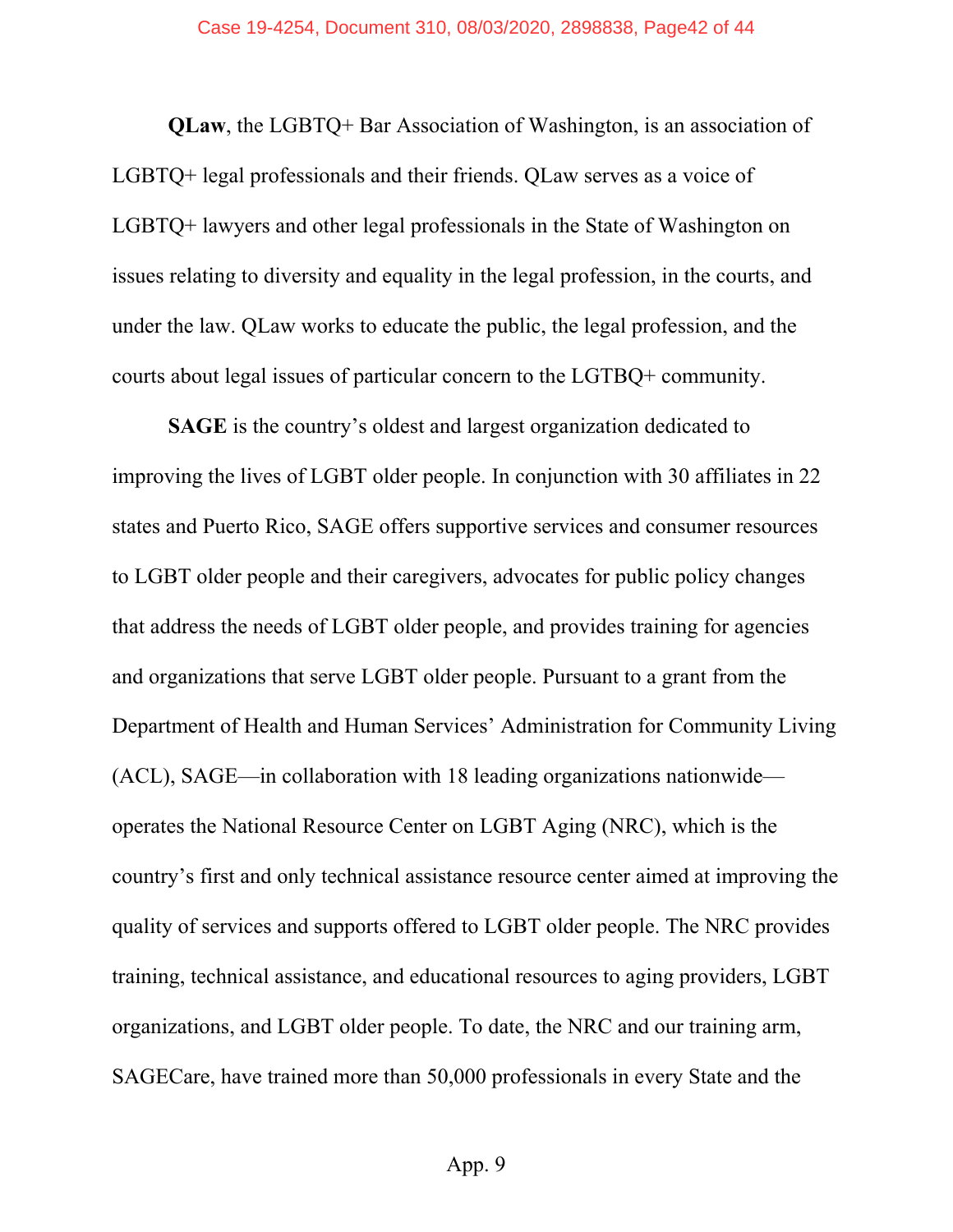District of Columbia. In addition, the NRC has published, and made widely available, best practice guides, including, "Inclusive Services for LGBT Older Adults, A Practical Guide to Creating Welcoming Agencies."

The **San Francisco LGBT Center (the Center)** connects San Francisco's diverse LGBT community to opportunities, resources and each other to achieve our vision of a stronger, healthier, and more equitable world for LGBT people and our allies. The Center provides free services to community members in the areas of health & wellness, economic development, and youth services as well opportunities for LGBT people to connect and organize to secure equal rights for LGBT people.

**Transgender Law Center (TLC)** is the largest national trans-led organization advocating self-determination for all people. Grounded in legal expertise and committed to racial justice, TLC employs a variety of communitydriven strategies to keep transgender and gender nonconforming ("TGNC") people alive, thriving, and fighting for liberation. TLC believes that TGNC people hold the resilience, brilliance, and power to transform society at its root, and that the people most impacted by the systems TLC fights must lead this work. TLC builds power within TGNC communities, particularly communities of color and those most marginalized, and lays the groundwork for a society in which all people can live safely, freely, and authentically regardless of gender identity or expression.